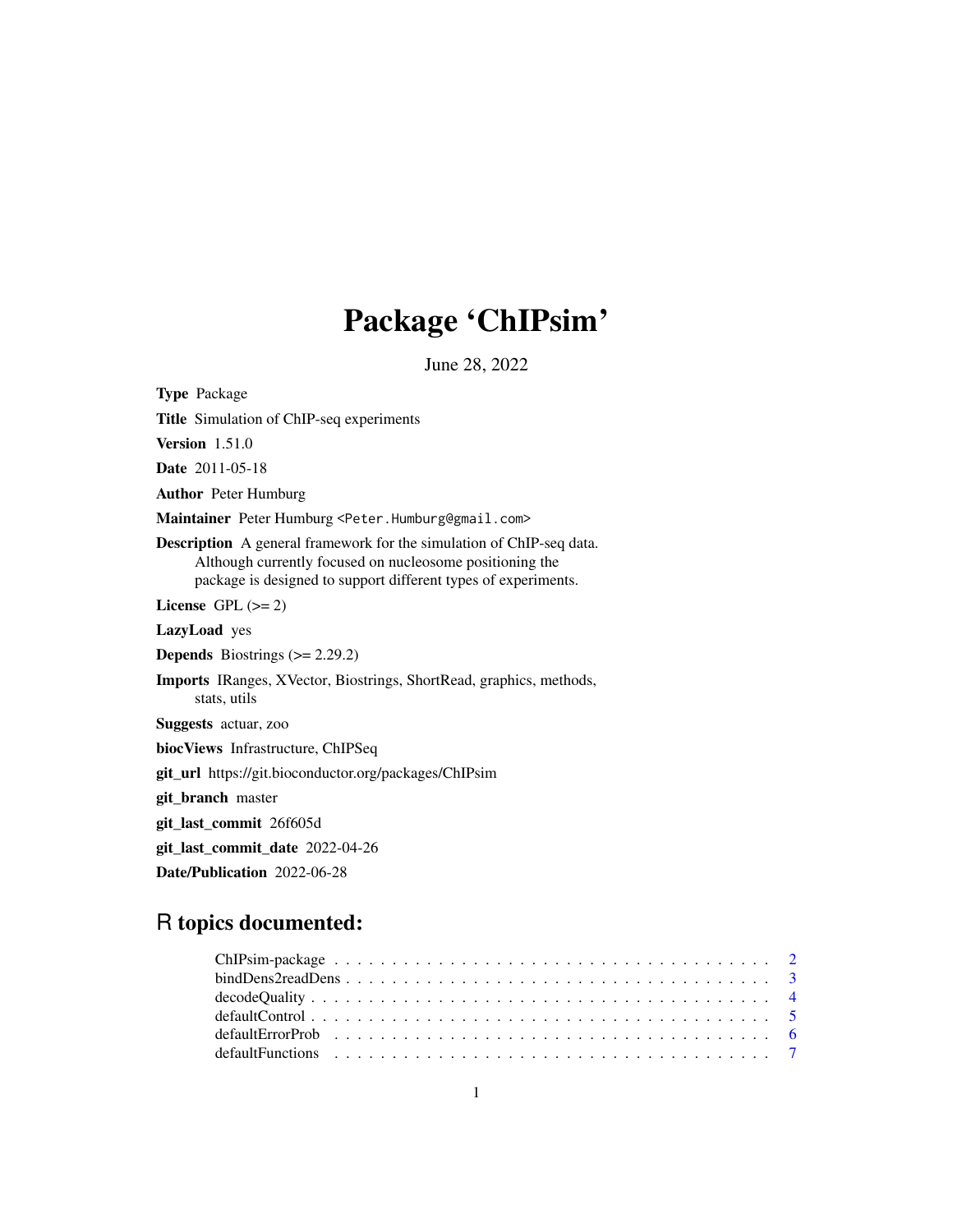### <span id="page-1-0"></span>2 ChIPsim-package

| Index | 29 |
|-------|----|
|       |    |
|       |    |
|       |    |
|       |    |
|       |    |
|       |    |
|       |    |
|       |    |
|       |    |
|       |    |
|       |    |
|       |    |
|       |    |
|       |    |
|       |    |
|       |    |
|       |    |

ChIPsim-package *Simulation of ChIP-seq experiments*

#### Description

This package provides a framework for the simulation of ChIP-seq experiments. An implementation of a simulation for nucleosome positioning experiments is provided as part of the package. Simulations for other experiments can be implemented using the provided framework.

#### Details

| Package:  | ChIPsim            |
|-----------|--------------------|
| Type:     | Package            |
| Version:  | 1.3.1              |
| Date:     | 2010-07-30         |
| License:  | $GPL (= 2)$        |
| LazyLoad: | yes                |
| Depends:  | <b>Biostrings</b>  |
| Imports:  | IRanges, ShortRead |
| Suggests: | actuar, zoo        |
|           |                    |

Function [simChIP](#page-22-1) is the main driver of the simulation. To simulate different types of experiments the functions passed to the functions argument of [simChIP](#page-22-1) have to be replaced. See the vignettes for more detail.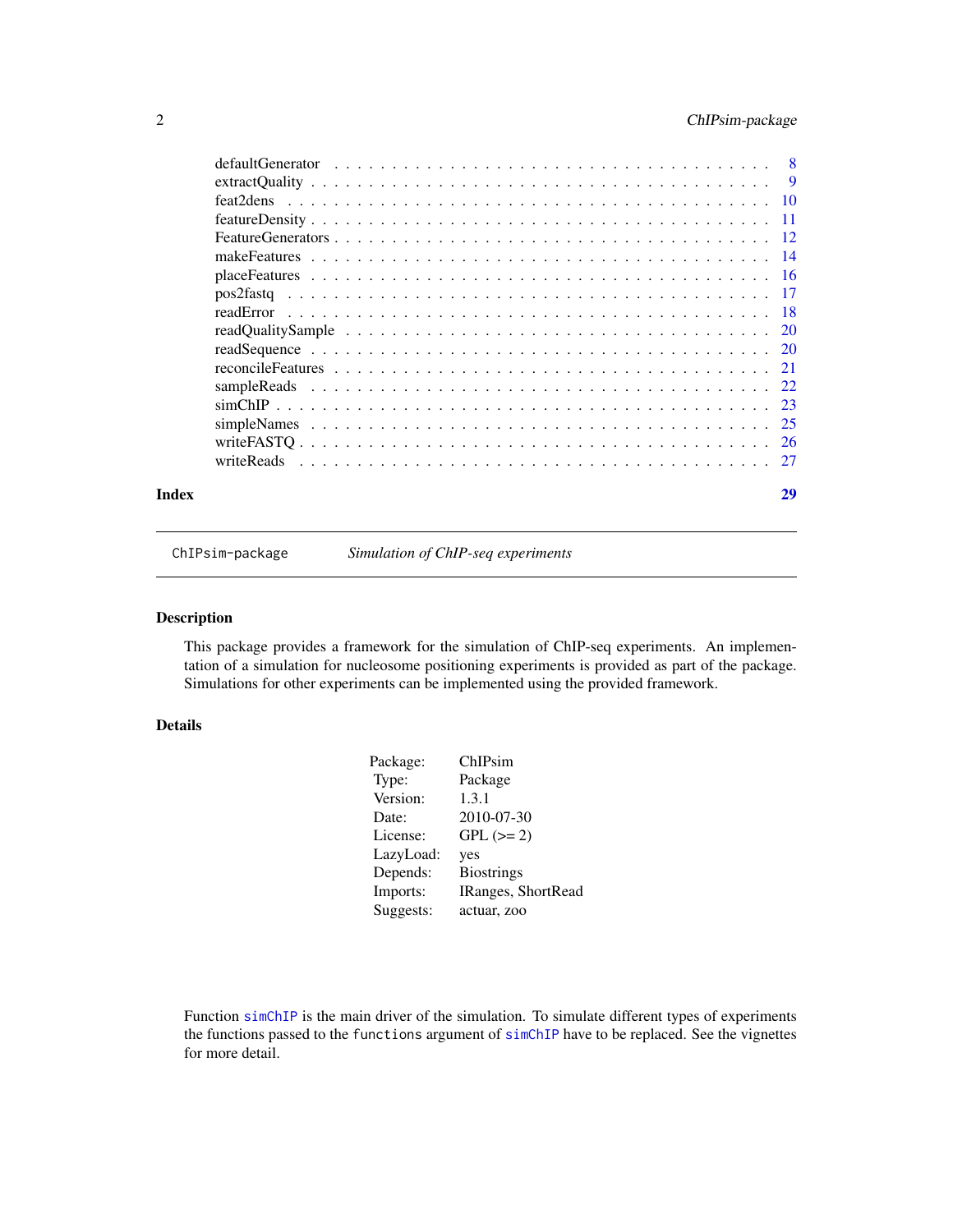#### <span id="page-2-0"></span>Author(s)

Peter Humburg

Maintainer: Peter Humburg <Peter.Humburg@well.ox.ac.uk>

#### References

~~ Literature or other references for background information ~~

#### See Also

[ShortRead](#page-0-0) and its dependencies are used to handle short read and genomic sequences.

#### Examples

```
## See the accompanying vignette 'Introduction to ChIPsim' for a detailed
## example of how to use this package for nucleosome positioning simulations.
## A guide for the writing of extensions that cover other types of
## experiments is provided in 'Extending ChIPsim'.
```
<span id="page-2-1"></span>bindDens2readDens *Convert a feature density into a read density*

#### Description

Given a feature density this function produces two read densities, one for each strand.

#### Usage

```
bindDens2readDens(bindDens, fragment, nfrag = 1e+05, bind = 147,
minLength = 150, maxLength = 180, ...)
```
#### Arguments

| bindDens  | Numeric vector with the feature density for one chromosome.                     |
|-----------|---------------------------------------------------------------------------------|
| fragment  | Function giving the fragment length distribution.                               |
| nfrag     | Number of fragments that should be simulated to generate the read distribution. |
| bind      | Length of binding site.                                                         |
| minLength | Minimum fragment length.                                                        |
| maxLength | Maximum fragment length.                                                        |
| $\ddotsc$ | Further arguments to fragment.                                                  |

#### Value

A two column matrix. The first column contains the read density for the forward strand, the second column the read density for the reverse strand.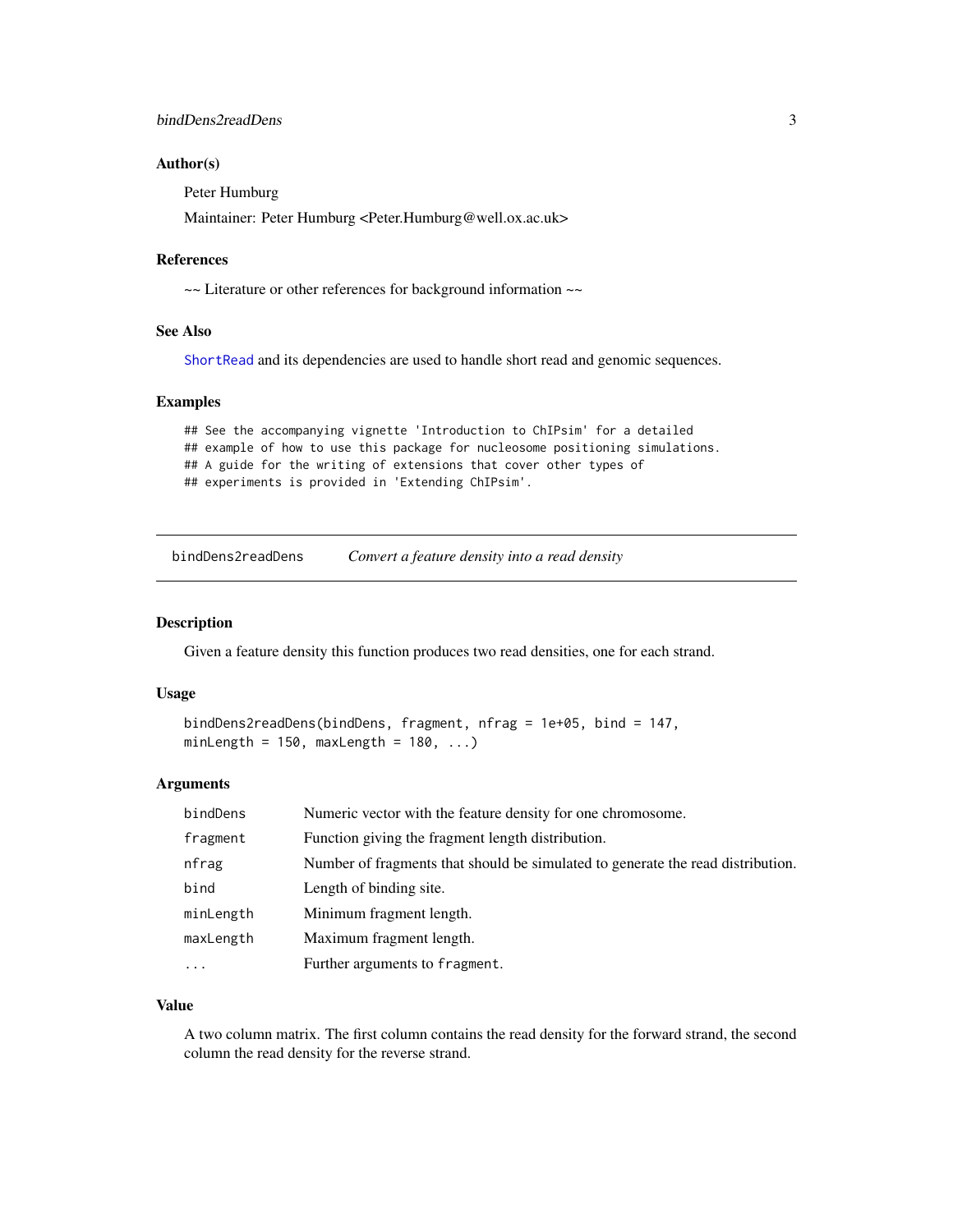#### <span id="page-3-0"></span>Author(s)

Peter Humburg

#### See Also

[feat2dens](#page-9-1), [sampleReads](#page-21-1)

#### Examples

```
set.seed(1)
## generate a (relatively short) sequence of nucleosome features
features <- placeFeatures(start=200, length=1e5)
## calculate feature density
featureDens <- feat2dens(features, length=1e5)
## convert to read density
```
readDens <- bindDens2readDens(featureDens, fragDens, meanLength=160)

<span id="page-3-1"></span>

| decodeQuality | Conversion between numerical and ASCII representation of read qual- |
|---------------|---------------------------------------------------------------------|
|               | ities                                                               |

#### Description

These functions convert an ASCII encoded sequence of read qualities into a numeric vector of error probabilities and vice versa.

#### Usage

```
decodeQuality(quality, type = c("Illumina", "Sanger", "Solexa"))
encodeQuality(quality, type = c("Illumina", "Sanger", "Solexa"))
```
#### Arguments

| quality | For decode Quality a character string representing the read qualities for a single |
|---------|------------------------------------------------------------------------------------|
|         | sequence read. For encodeQuality a numeric vector of error probabilities.          |
| type    | Type of encoding to use.                                                           |

#### Details

See [extractQuality](#page-8-1) for a description of the currently supported encodings.

#### Value

Either a numeric vector of error probabilities or a character string of encoded read quality scores. Each entry in the vector corresponds to one character in the input.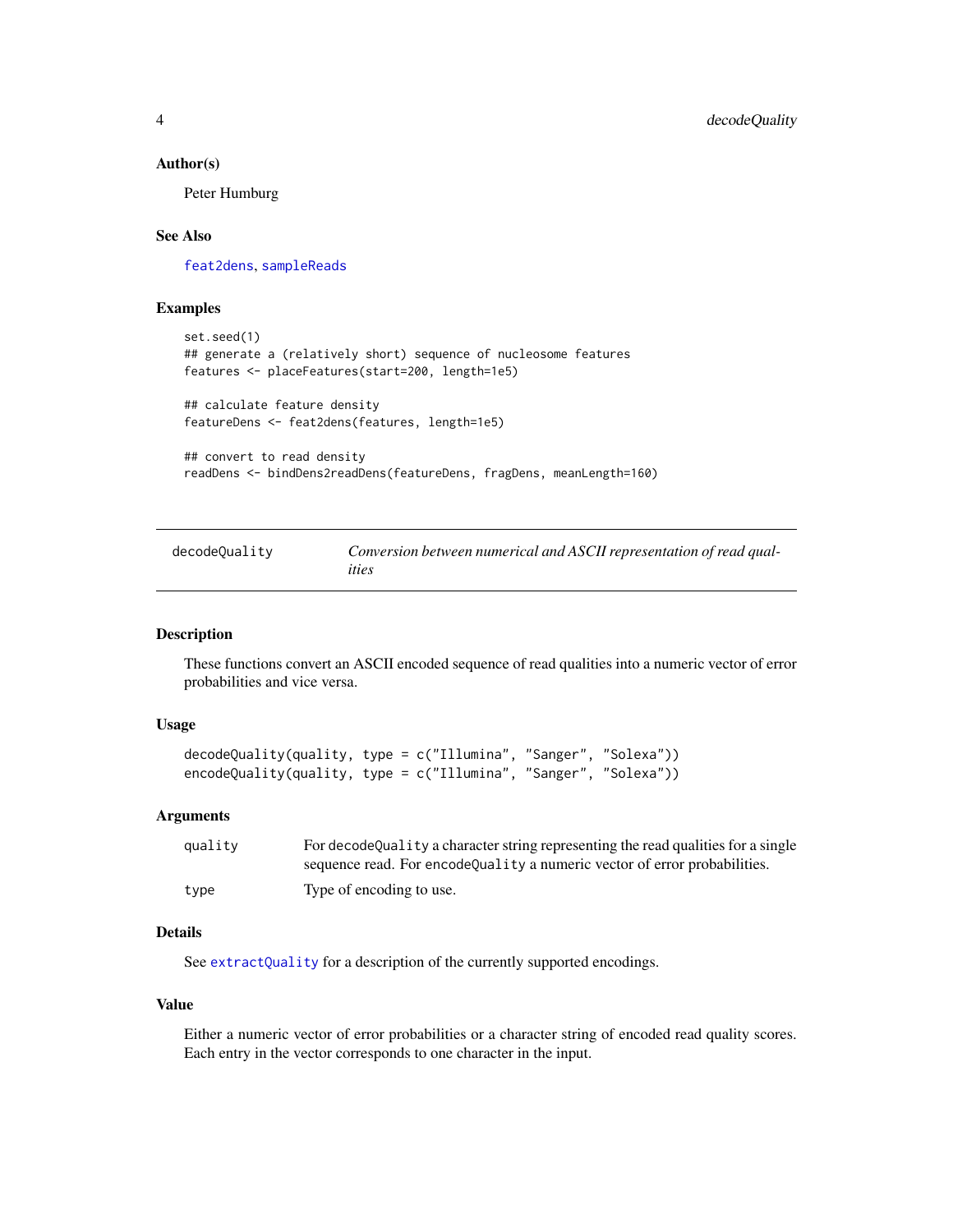#### <span id="page-4-0"></span>defaultControl 5

#### Author(s)

Peter Humburg

#### See Also

[extractQuality](#page-8-1)

#### Examples

```
## decodeQuality and encodeQualty are the inverse operations
## of each other as one might expect
quality <- "IIIIIIIIIIIIICIIGIIIIGII95III6II-II0"
errorProb <- decodeQuality(quality, type="Sanger")
qualitySanger <- encodeQuality(errorProb, type="Sanger")
all.equal(quality, qualitySanger)
```

```
## They can also be used to convert between encodings
qualityIllumina <- encodeQuality(errorProb, type="Illumina")
```
<span id="page-4-1"></span>defaultControl *Default parameters for simChIP*

#### Description

Produces a list of parameters for each of the functions used to carry out the various stages of the simulation.

#### Usage

```
defaultControl(features = list(), bindDensity = list(),
readDensity = list(), readNames = list(), readSequence = list())
```
#### Arguments

| features     | Parameters for feature generation.                                                                           |
|--------------|--------------------------------------------------------------------------------------------------------------|
| bindDensity  | Parameters for the conversion of feature sequence into binding site densities.                               |
| readDensity  | Parameters for the conversion of binding site densities into read densities. Al-<br>ways provides parameters |
|              | fragment Default: fragDens                                                                                   |
|              | meanLength Default: 160                                                                                      |
| readNames    | Parameters for the generation of read names.                                                                 |
| readSequence | Parameters for the conversion of read positions into read sequences. Always<br>provides parameters           |
|              | qualityFun readQualitySample                                                                                 |
|              | errorFun readError                                                                                           |
|              | readLen 36                                                                                                   |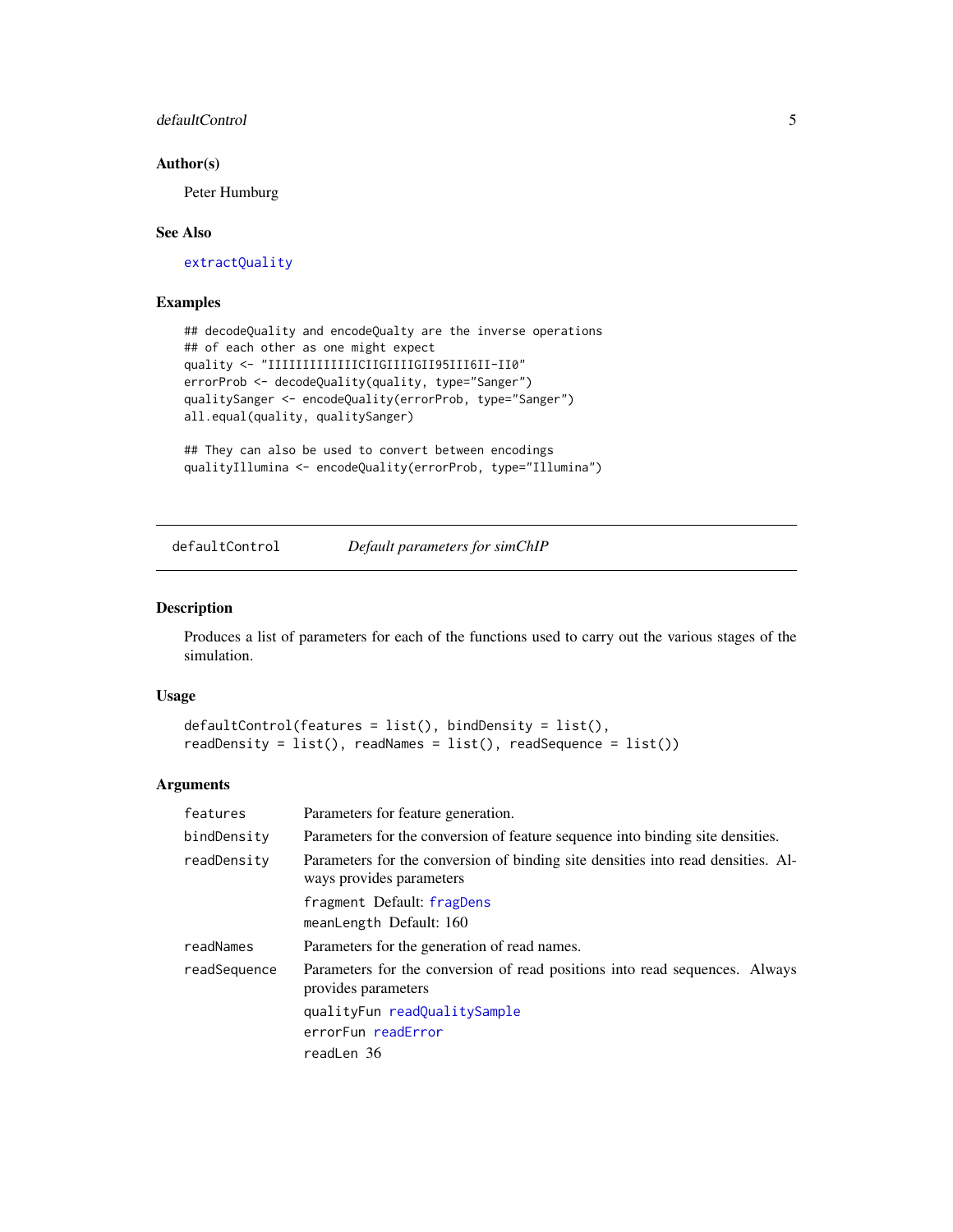#### <span id="page-5-0"></span>Details

Any parameters passed as part of list to one of the arguments of defaultControl will be passed on to the corresponding function in [simChIP](#page-22-1). The build-in defaults can be overwritten by providing a list entry with the same name.

#### Value

List of parameters for use as the control argument to [simChIP](#page-22-1).

#### Author(s)

Peter Humburg

#### See Also

[defaultFunctions](#page-6-1), [simChIP](#page-22-1)

#### Examples

```
defaultControl()
defaultControl(features=list(maxTail=0), readSequence=list(readLen=50))
```
<span id="page-5-1"></span>defaultErrorProb *Replacement probabilities for sequencing errors*

#### Description

For each nucleotide this function provides probabilities indicating how likely it is to be replaced by any of the other nucleotides should a sequencing error occur.

#### Usage

defaultErrorProb()

#### Details

The probabilities used here are the ones determined by Dohm *et al.* for *Beta vulgaris*. They should be more appropriate than a uniform distribution but the use of species specific rates is recommended where available.

#### Value

A list of four vectors with replacement probabilities for each nucleotide.

#### Author(s)

Peter Humburg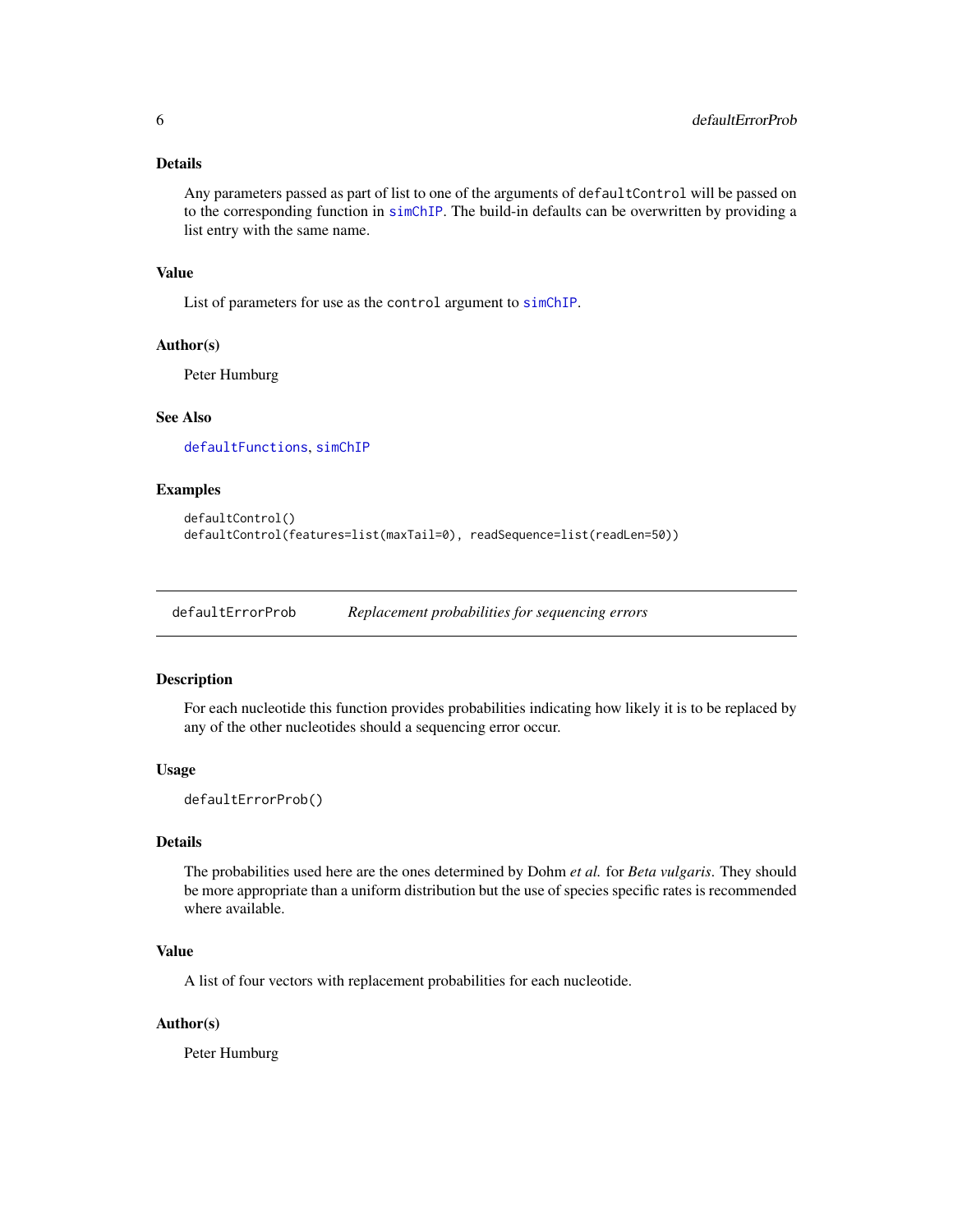### <span id="page-6-0"></span>defaultFunctions 7

#### References

Juliane C. Dohm, Claudio Lottaz, Tatiana Borodina, and Heinz Himmelbauer. Substantial biases in ultra-short read data sets from high-throughput DNA sequencing. *Nucl. Acids Res.*, pages gkn425+, July 2008.

#### Examples

defaultErrorProb()

<span id="page-6-1"></span>defaultFunctions *Default functions for simChIP*

#### Description

Provides default functions to carry out the different stages of the ChIP-seq simulation.

#### Usage

```
defaultFunctions()
```
#### Value

A list with components

| features     | placeFeatures     |
|--------------|-------------------|
| bindDensity  | feat2dens         |
| readDensity  | bindDens2readDens |
| sampleReads  | sampleReads       |
| readSequence | writeReads        |
| readNames    | simpleNames       |

#### Author(s)

Peter Humburg

### See Also

[simChIP](#page-22-1)

### Examples

defaultFunctions()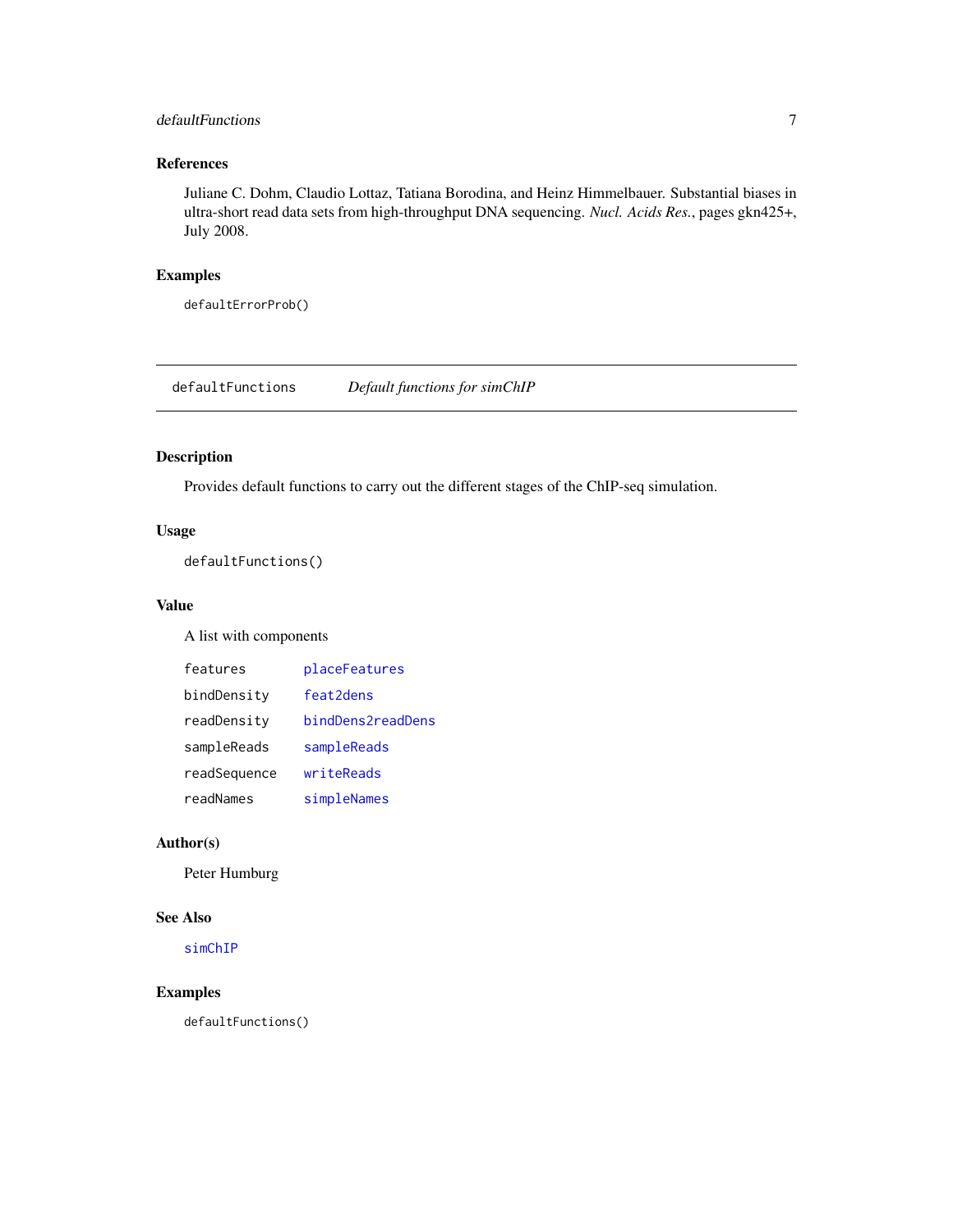<span id="page-7-1"></span><span id="page-7-0"></span>defaultGenerator *Defaults for Feature Generator*

#### <span id="page-7-2"></span>Description

Functions to generate defaults for [makeFeatures](#page-13-1).

#### Usage

```
defaultGenerator()
defaultTransition()
defaultInit(prob=c(0.2, 0.05, 0, 0.25, 0.5),
states=c("ReversePhasedFeature", "StableFeature",
"PhasedFeature", "NFRFeature", "FuzzyFeature"))
defaultLastFeat(isEnd = c(FALSE, rep(TRUE, 4)),
states = c("ReversePhasedFeature", "StableFeature",
"PhasedFeature", "NFRFeature", "FuzzyFeature"))
```
#### **Arguments**

| prob   | Numeric vector giving the initial state distribution. This will be normalised if<br>the probabilities do not add up to 1. |
|--------|---------------------------------------------------------------------------------------------------------------------------|
| isEnd  | Logical vector indicating which states, i.e. features, are allowed to be last in the<br>sequence.                         |
| states | Character vector of state names.                                                                                          |

#### Details

These functions generate data structures that can be passed as arguments to [makeFeatures](#page-13-1). Using this set of functions will create a nucleosome positioning simulation. Some of the defaults can be modified by passing different values to defaultInit and defaultLastFeat.

#### Value

Return values are suitable as arguments generator, transition, init and lastFeat of [makeFeatures](#page-13-1). See the documentation of [makeFeatures](#page-13-1) for more detail.

#### Author(s)

Peter Humburg

#### Examples

```
set.seed(1)
## generate defaults
generator <- defaultGenerator()
transition <- defaultTransition()
lastFeat <- defaultLastFeat()
```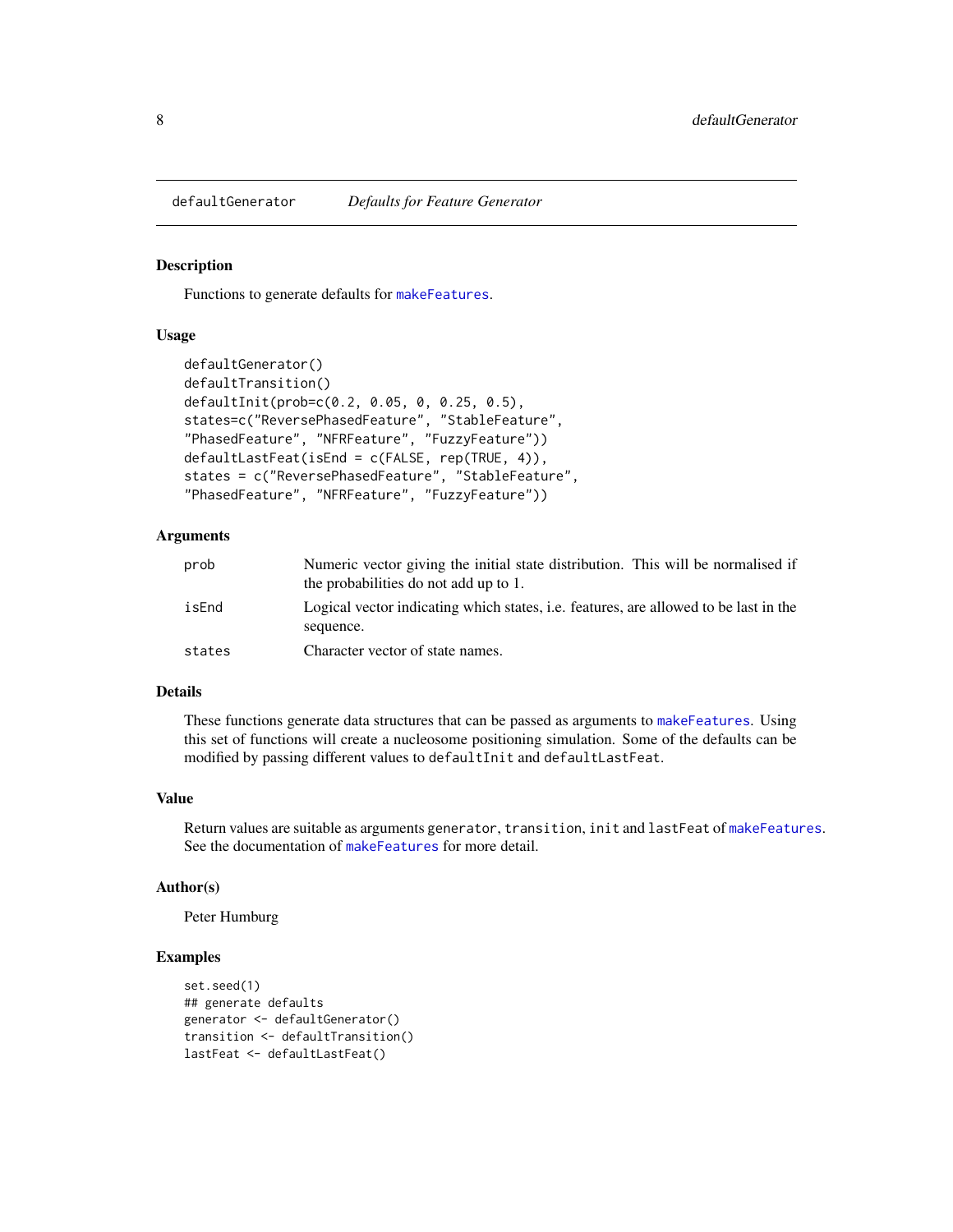```
## change the initial state distribution such that it
## always starts with a fuzzy feature
init \leq defaultInit(c(0, 0, 0, 0, 1))
## now generate some features for a stretch of 1 million base pairs
features <- makeFeatures(generator=generator, transition=transition,
lastFeat=lastFeat, init=init, length=1e6)
```
<span id="page-8-1"></span>extractQuality *Obtain read qualities from a Fastq file or ShortReadQ object*

#### Description

Converts the read qualities encoded in fastq formatted files into error probabilities.

#### Usage

```
extractQuality(reads, minLength = 25, dir,
type = c("Illumina", "Sanger", "Solexa"))
```
#### Arguments

| reads     | Either the name of a fast of file or a Short Read object (see Details).            |
|-----------|------------------------------------------------------------------------------------|
| minLength | Minimum read length required.                                                      |
| dir       | Directory of fastg file.                                                           |
| type      | Character string indicating the format the qualities are encoded in (see Details). |

#### Details

If reads and dir are character strings it is assumed that 'dir/reads' is the name of a fastq file. Otherwise reads should be a [ShortReadQ](#page-0-0) object in which case dir is ignored.

Currently three different encodings of read qualities are supported. The encoding has to be selected via the type argument. The supported formats are

- Illumina The format currently used by Illumina (version 1.3). This is a phred score between 0 and 40 encoded as ASCII characters 64 to 104. [default]
- Sanger The Sanger format uses a phred quality score between 0 and 93 encoded as ASCII characters 33 to 126.
- Solexa The old Solexa format previously used by Solexa/Illumina uses a quality score between -5 and 40 encoded as ASCII characters 59 to 104.

#### Value

A list with a vector of error probabilities for each read in reads that is at least minLength nucleotides long.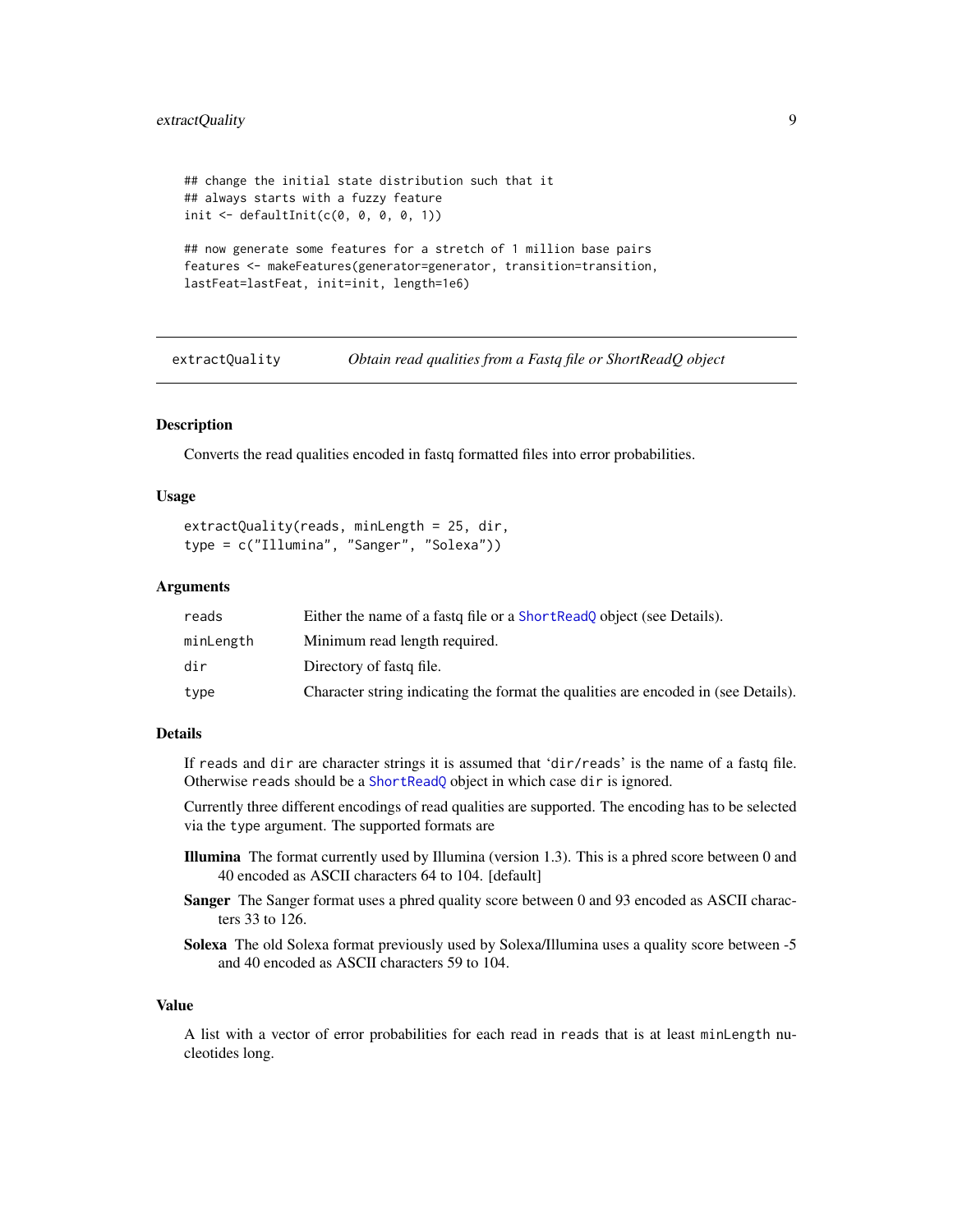#### Author(s)

Peter Humburg

#### See Also

[decodeQuality](#page-3-1), [readQualitySample](#page-19-1)

#### Examples

```
## Not run:
## load reads from a fastq file with Sanger encoding
qualities <- extractQuality("test.fastq", dir=".", type="Sanger")
## extract error probabilities for first 25bp of each read
qualities25 <- sapply(qualities, "[", 1:25)
## plot average quality for each position
plot(rowMeans(qualities25), type='b', xlab="Read position",
ylab="Error probability")
## End(Not run)
```
<span id="page-9-1"></span>

feat2dens *Convert a list of features into a feature density*

#### Description

Given a list of features (as produced by [makeFeatures](#page-13-1)) computes the feature density for each and combines them into a chromosome wide density.

#### Usage

feat2dens(features, length, featureBgr = TRUE, ...)

#### Arguments

| features   | A list of features.                                                                                                                                                                                                                                                                                        |
|------------|------------------------------------------------------------------------------------------------------------------------------------------------------------------------------------------------------------------------------------------------------------------------------------------------------------|
| length     | Total length of feature density vector ( <i>i.e.</i> chromosome length). If this is missing<br>the length is inferred from the feature parameters.                                                                                                                                                         |
| featureBgr | Logical indicating whether feature specific background should be added to the<br>density. If this is TRUE the resulting density for each feature is a mixture of the<br>feature density and a fuzzy, i.e. uniform, feature density. The weights of the<br>components are determined by the feature weight. |
| $\ddotsc$  | Further arguments to featureDensity.                                                                                                                                                                                                                                                                       |

#### Value

A vector with the feature density for each position along the chromosome.

<span id="page-9-0"></span>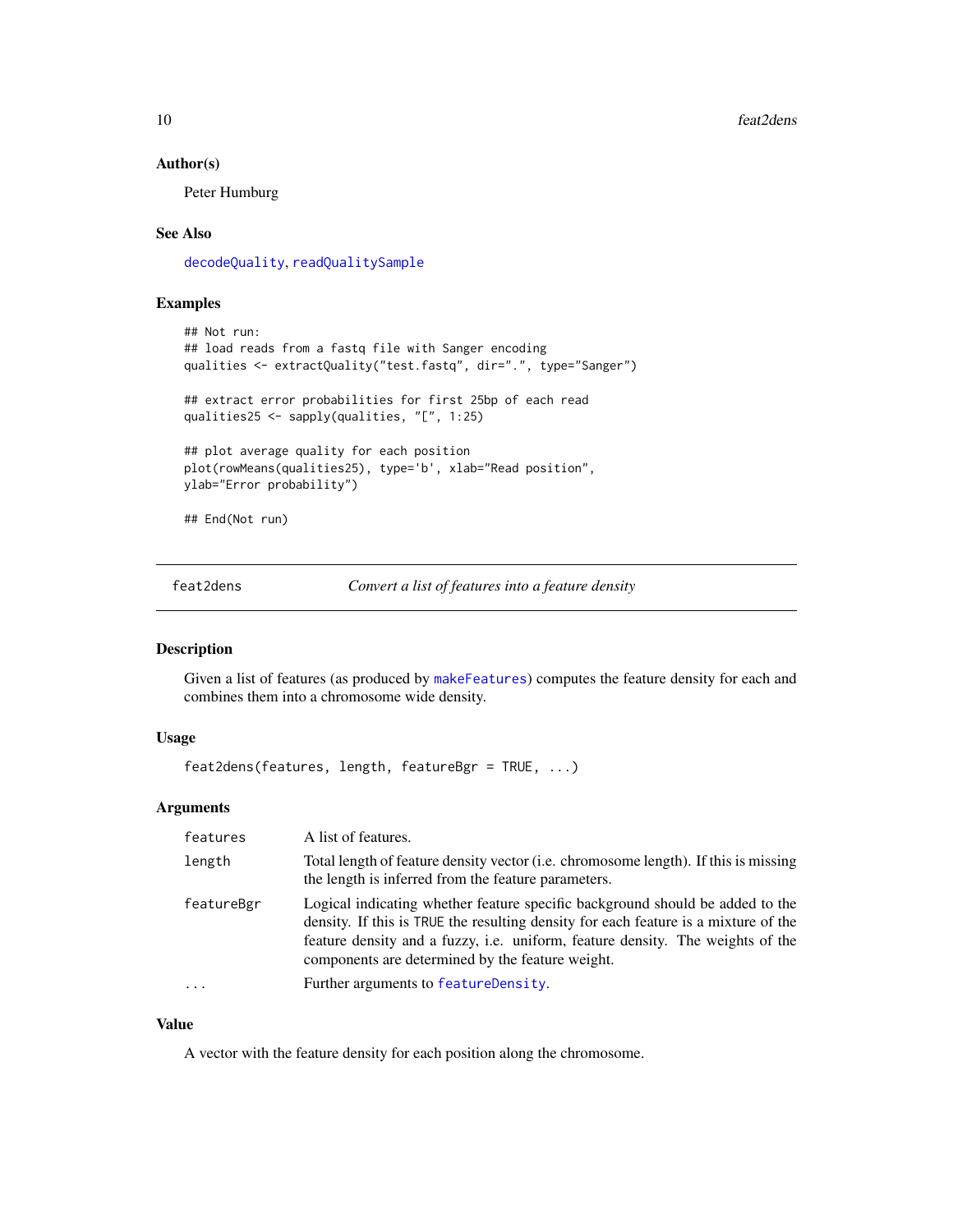#### <span id="page-10-0"></span>featureDensity 11

#### Author(s)

Peter Humburg

#### See Also

The majority of the work is done by calls to [featureDensity](#page-10-1) and [joinRegion](#page-0-0).

#### Examples

```
set.seed(1)
## generate a (relatively short) sequence of nucleosome features
features <- placeFeatures(start=200, length=1e5)
## calculate density
```

```
featureDens <- feat2dens(features, length=1e5)
```
<span id="page-10-1"></span>

featureDensity *Computing density for a given feature*

#### **Description**

This set of functions is used to generate the density of individual features of different types. featureDensity is an S3 generic, functions may be defined for different feature classes.

#### Usage

```
featureDensity(x, ...)
## S3 method for class 'StableFeature'
featureDensity(x, stable=stableDens, background=FALSE, ...)
## S3 method for class 'StablePhasedFeature'
featureDensity(x, stable=stableDens, dist=distDens, background=FALSE, ...)
## S3 method for class 'ReversePhasedFeature'
featureDensity(x, stable=stableDens, dist=distDens, background=FALSE, ...)
## S3 method for class 'NFRFeature'
featureDensity(x, background=FALSE, ...)
## S3 method for class 'FuzzyFeature'
featureDensity(x, ...)
```
#### **Arguments**

| X          | The feature for which the density should be computed.                                               |
|------------|-----------------------------------------------------------------------------------------------------|
| stable     | Function that should be used to compute the density of a stable feature.                            |
| dist       | Function that should be used to compute the distribution of distances between<br>adjacent features. |
| background | Logical indicating whether uniform background should be added to the feature.                       |
| $\cdots$   | Arguments to future functions.                                                                      |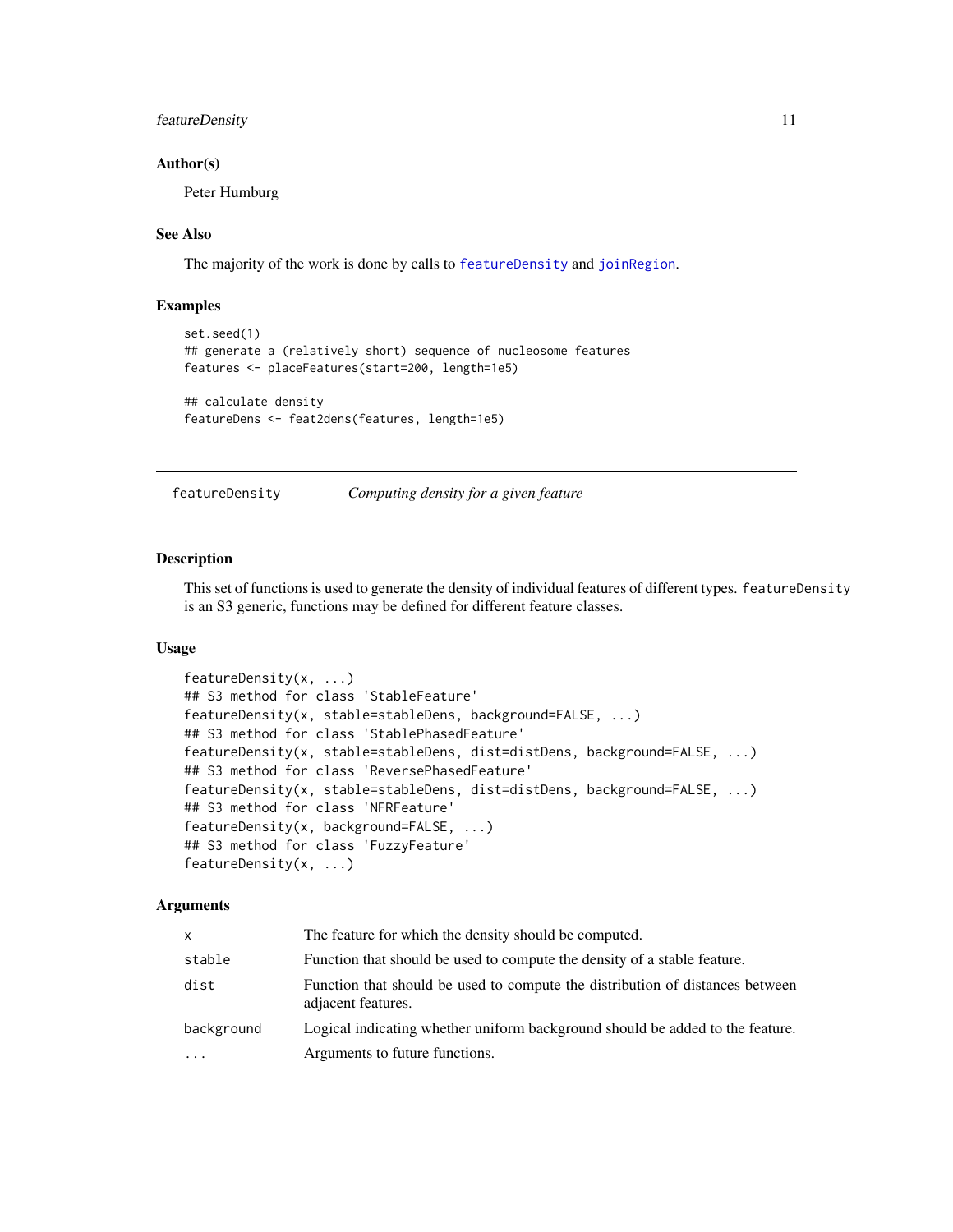#### <span id="page-11-0"></span>Details

These functions are used internally by [feat2dens](#page-9-1). There should be no need to call them directly but it is important to supply suitable featureDensity functions for new feature types.

#### Value

A two column matrix. The first column contains the density, the second the weight at each position.

#### Author(s)

Peter Humburg

#### See Also

[feat2dens](#page-9-1), [makeFeatures](#page-13-1)

#### Examples

```
## Create a single StableFeature
feature \le stableFeature(start = 200, weight = 0.8, shift = 10,
stability = 1, ratio = 1)
```
## Convert the feature into a density (without background) featDens <- featureDensity(feature)

```
## If we want featureDensity to automatically add uniform background
## we have to ensure that the feature has a 'meanDist' parameter
## (this is usually added by 'reconcileFeatures').
feature$meanDist <- 200
featDens2 <- featureDensity(feature, background = TRUE)
```
FeatureGenerators *Generating Features*

#### **Description**

These functions are used to generate the parameters for different nucleosome positioning related features.

#### Usage

```
stableFeature(start, minDist = 175, weight = seq(0.1, 1, by = 0.1),
shift = c(0, 5, 10), ratio = seq(0, 4, by = 0.25),
stability = seq(0.1, 5, by = 0.1), weightProb, shiftProb,
ratioProb, stabilityProb, ...)
phasedFeature(minDist = 175, length = seq(1000, 10000, by = minDist),meanDist = minDist:300, lengthProb, meanDistProb, start, ...)
```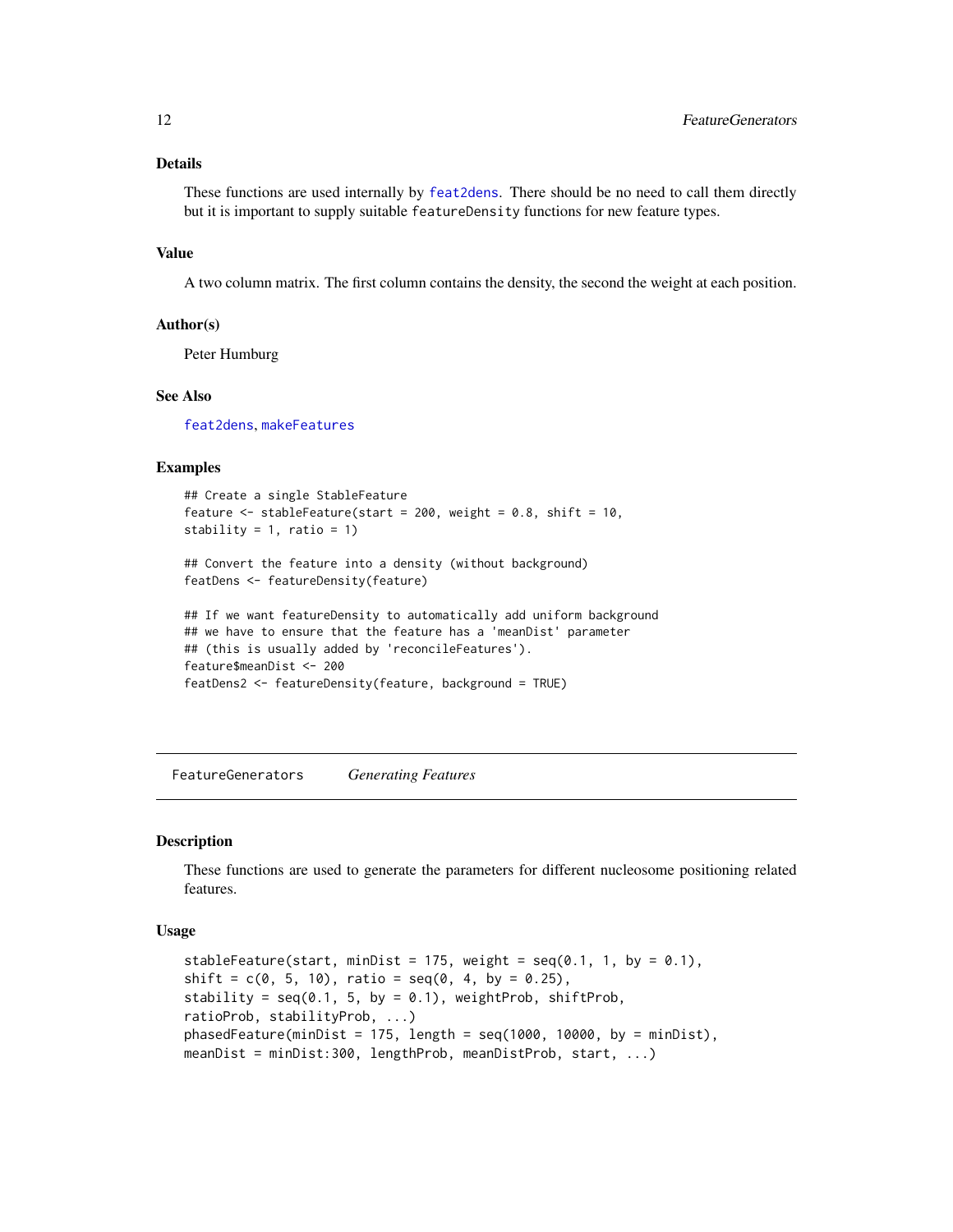#### <span id="page-12-0"></span>FeatureGenerators 13

```
fuzzyFeature(start, length = seq(1000, 10000, by = 1000),
meanDist = 175:400, lengthProb, meanDistProb, ...)
nfrFeature(start, length = seq(50, 500, by = 10),weight = seq(0.1, 1, by = 0.1), lengthProb, weightProb, ...)
```
#### Arguments

| start         | Start location of feature on chromosome.                                                                                                   |
|---------------|--------------------------------------------------------------------------------------------------------------------------------------------|
| minDist       | Minimum distance between nucleosomes.                                                                                                      |
| length        | A numeric vector giving possible values for the length of the feature.                                                                     |
| meanDist      | A numeric vector giving possible values for the mean distance between nucleo-<br>somes.                                                    |
| weight        | A numeric vector giving possible values for the weight of the feature.                                                                     |
| shift         | A numeric vector giving possible values for the distance between favoured po-<br>sitions of stable nucleosomes.                            |
| ratio         | A numeric vector giving possible values for the ratio between probabilities for<br>alternative and central position of stable nucleosomes. |
| stability     | A numeric vector giving possible values for the stability of stable nucleosomes.                                                           |
| lengthProb    | Length distribution of feature. This corresponds to the state duration distribution<br>of the underlying generating model.                 |
| meanDistProb  | Distribution of mean distances between nucleosomes.                                                                                        |
| weightProb    | Distribution of feature weights.                                                                                                           |
| shiftProb     | Distribution of distances between favoured positions of stable nucleosome.                                                                 |
| ratioProb     | Ratio distribution.                                                                                                                        |
| stabilityProb | Stability distribution.                                                                                                                    |
| $\cdots$      | Further arguments (currently ignored).                                                                                                     |

#### Value

A list of parameters for the corresponding feature type. These parameters are later used to compute nucleosome densities.

#### Author(s)

Peter Humburg

#### See Also

[simChIP](#page-22-1)

#### Examples

feature <- stableFeature(200)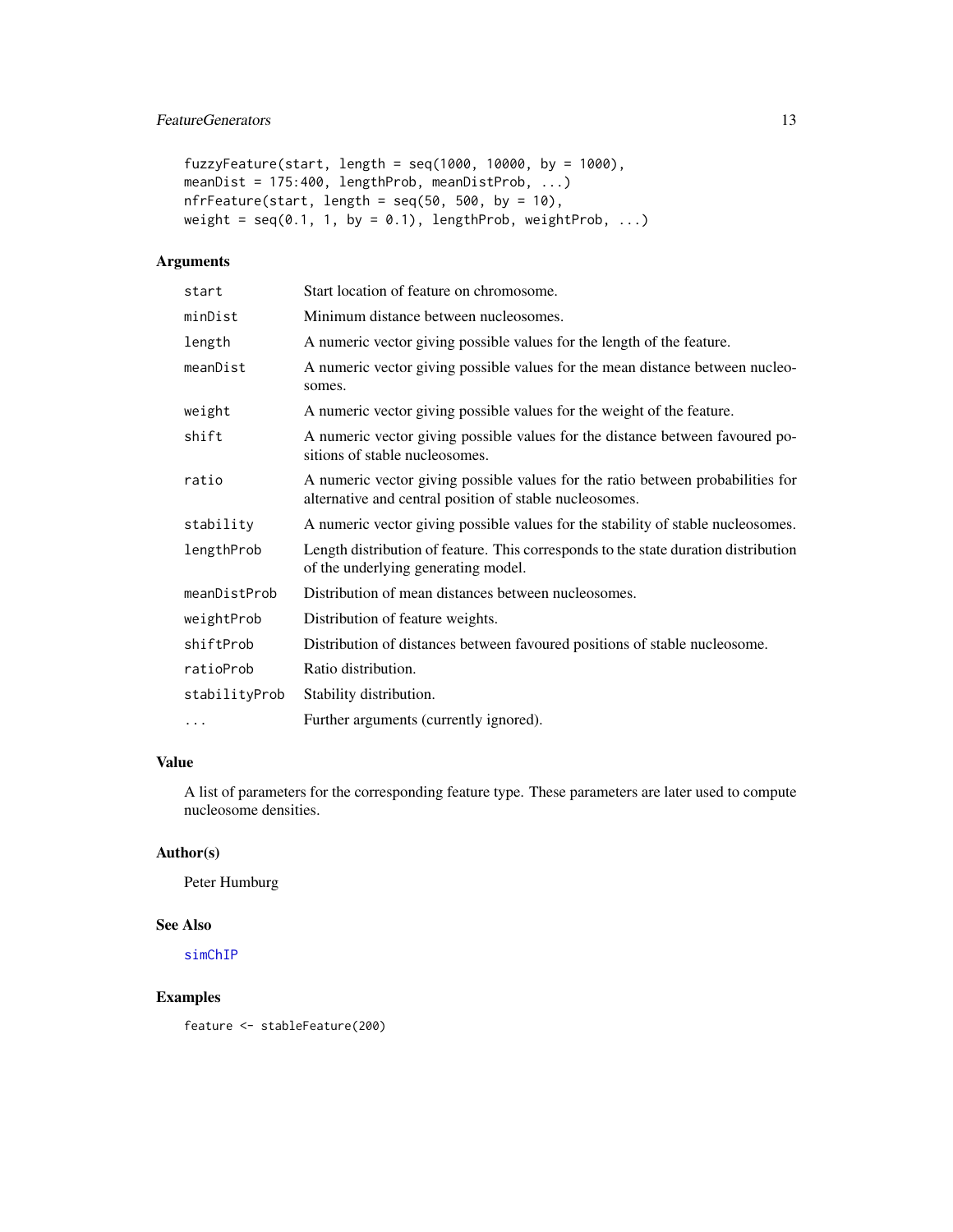#### Description

This function generates a list of genomic features for a single chromosome based on a Markov model.

#### Usage

```
makeFeatures(generator = defaultGenerator(),
transition = defaultTransition(), init = defaultInit(),
start = 1000, length, control = list(),
globals = list(minDist = 175), lastFeat = defaultLastFeat(),
experimentType = "NucleosomePosition",
truncate = FALSE, maxTries = 10, force=FALSE)
```
#### Arguments

| generator      | A named list providing functions to generate the parameters associated with<br>each type of feature. The name of each element in the list is the name of the<br>state the function should be associated with.                                                                                    |
|----------------|--------------------------------------------------------------------------------------------------------------------------------------------------------------------------------------------------------------------------------------------------------------------------------------------------|
| transition     | Named list of transition probabilities. Each element is a (named) numeric vector<br>giving the transition probabilities for the state indicated by the element's name,<br>i.e., each element of the list is a row of the transition probability matrix but zero<br>probabilities can be omitted. |
| init           | Named numeric vector of initial state probabilities. The names have to corre-<br>spond to state names of the model. Zero probabilities may be omitted.                                                                                                                                           |
| start          | Numeric value indicating the position at which the first feature should be placed.                                                                                                                                                                                                               |
| length         | Maximum length of DNA that should be covered with features.                                                                                                                                                                                                                                      |
| control        | Named list with additional arguments to generator functions (one list per gener-<br>ator). Again the names should be the same as the state names.                                                                                                                                                |
| globals        | List of global arguments to be passed to all generator functions.                                                                                                                                                                                                                                |
| lastFeat       | Named logical vector indicating for each feature type whether it can be the last<br>feature.                                                                                                                                                                                                     |
| experimentType | Type of experiment the simulated features belong to. This is used as the class of<br>the return value.                                                                                                                                                                                           |
| truncate       | Logical value indicating whether the final feature should be truncated to ensure<br>that total length does not exceed length (if FALSE, a feature that would be trun-<br>cated is removed instead).                                                                                              |
| maxTries       | Maximum number of attempts made to generate a valid sequence of features. If<br>no valid sequence is generated during the first maxTries attempts the function<br>will fail either silently (returning an empty sequence) or raise an error, depend-<br>ing on the value of force.               |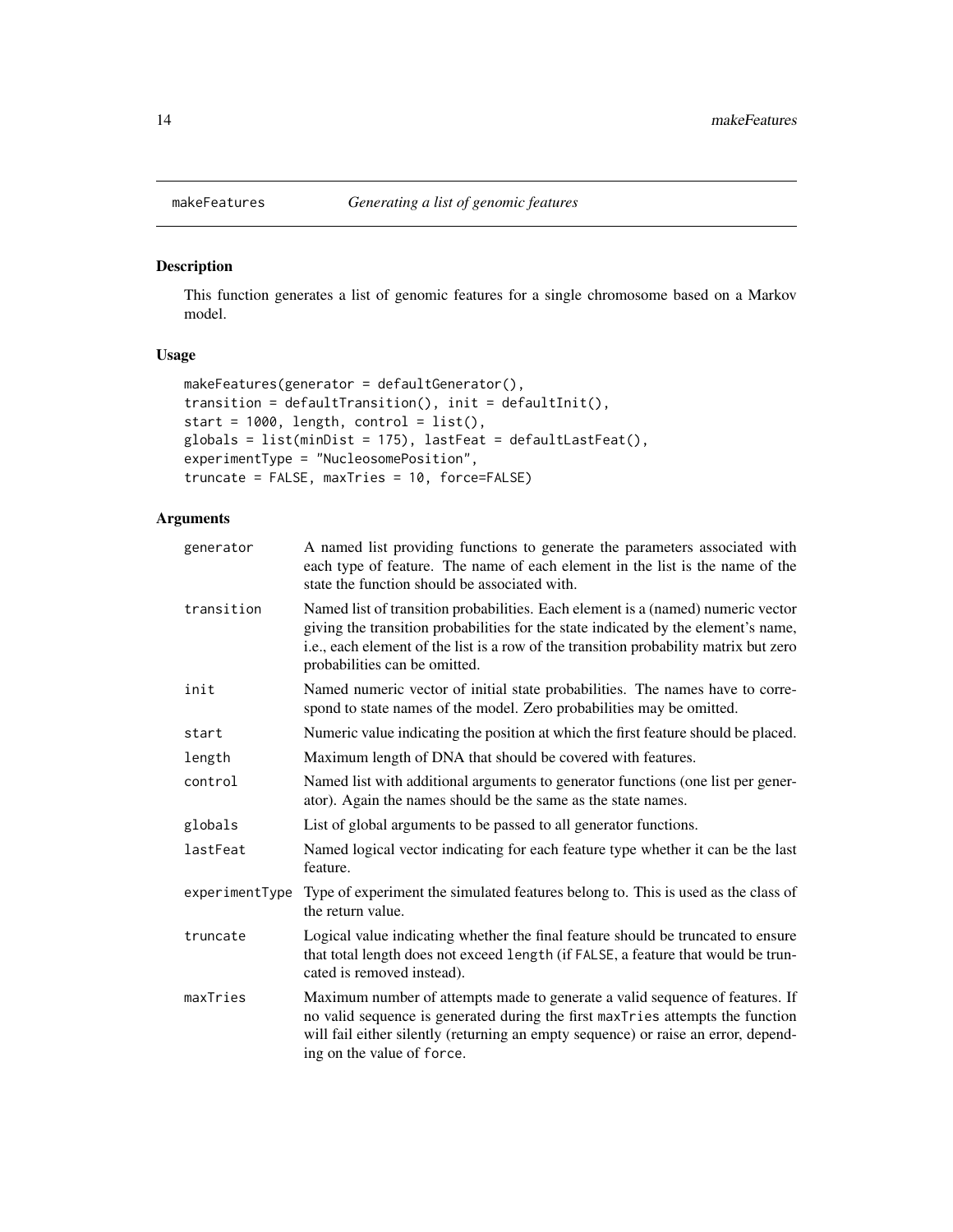#### <span id="page-14-0"></span>makeFeatures 15

force Logical indicating whether the function should be forced to return a feature sequence, even if no valid sequence was found. If this is TRUE an empty sequence will be returned in that case otherwise an error is raised.

#### Details

This function will generate features from any first order Markov model specified by init, transition and generator. If force is FALSE the returned feature sequence is guaranteed to contain at least one feature and end in a state that is indicated as possible end state in lastFeat. Note that the states for which lastFeat is TRUE are not end states in the sense that the chain is terminated once the state is entered or that the chain remains in the state once it is first entered. Instead this is a mechanism to ensure that some states cannot be the last in the sequence.

Due to the constrains on the total length of DNA covered by features as well as the possible constraint on the final feature of the sequence it is possible to specify models that cannot produce a legal sequence. In other cases it may be possible but unlikely to produce a feature sequence that satisfies both constraints. A serious attempt is made to satisfy both requirement, generating a new feature sequence or truncating an existing one if necessary. To ensure that this terminates eventually the number of attempts to generate a valid sequence are limited to maxTries.

In some cases it may be desirable to carry out some post-processing of the feature sequence to ensure that parameters of neighbouring features are compatible in some sense. For the default nucleosome positioning simulation the function [reconcileFeatures](#page-20-1) provides this functionality and [placeFeatures](#page-15-1) is an interface to makeFeatures that utilises [reconcileFeatures](#page-20-1).

#### Value

A list of features (with class determined by experimentType). Each feature is represented by a list of parameters and has a class with the same name as the state that generated the feature. In addition all features are of class SimulatedFeature.

#### Author(s)

Peter Humburg

#### See Also

Functions to generate default values for some of the arguments: [defaultGenerator](#page-7-1), [defaultInit](#page-7-2), [defaultTransition](#page-7-2), [defaultLastFeat](#page-7-2).

Use [feat2dens](#page-9-1) to convert a feature sequence into feature densities.

[placeFeatures](#page-15-1) is an interface to makeFeature for nucleosome positioning.

#### Examples

```
set.seed(1)
## generate a (relatively short) sequence of nucleosome features
features <- makeFeatures(length=1e6)
## check the total length of the features
sum(sapply(features, "[[", "length")) ## 995020
```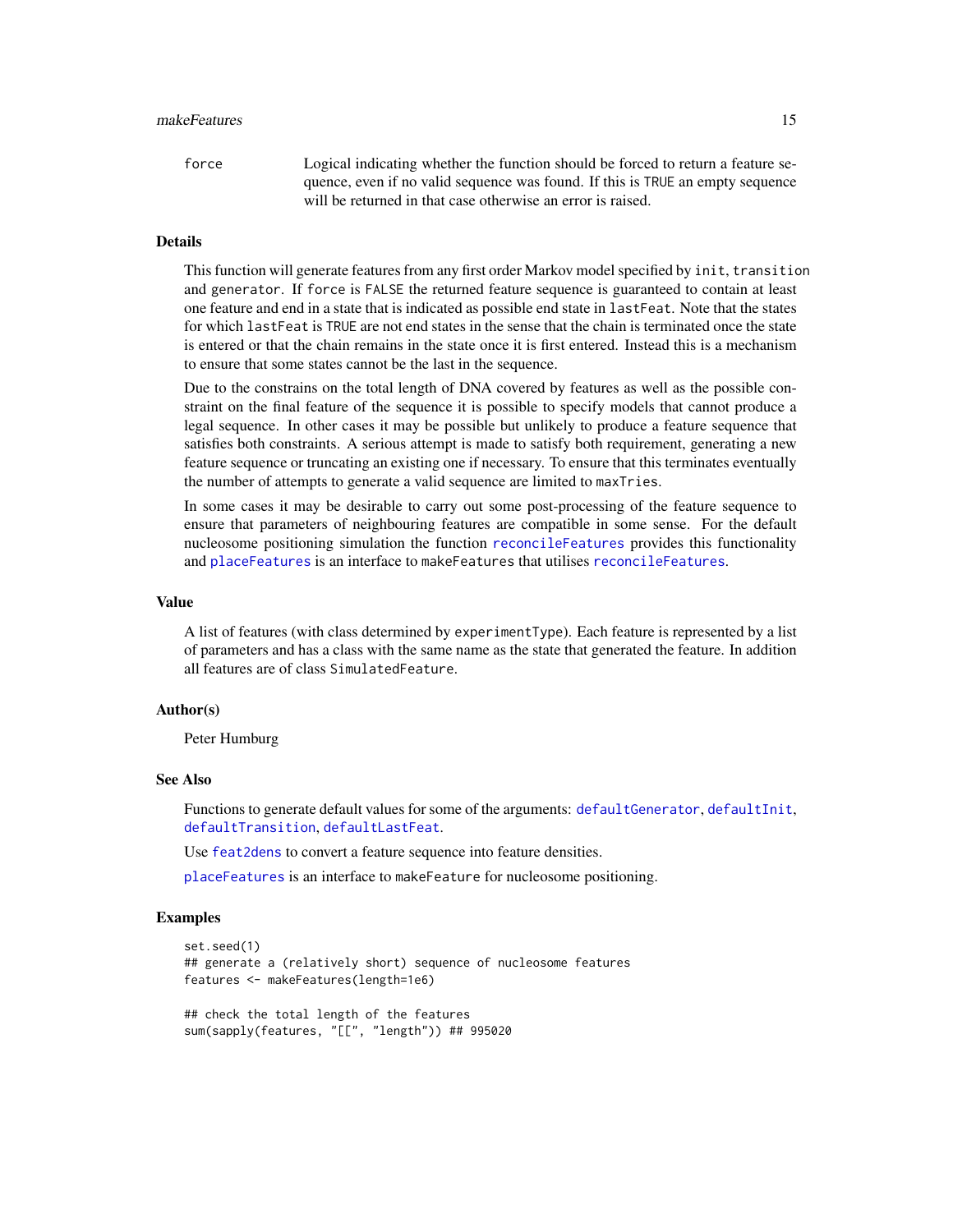#### **Description**

This function provides an interface to [makeFeatures](#page-13-1) and [reconcileFeatures](#page-20-1) that combines both steps of the feature generation process.

#### Usage

```
placeFeatures(..., maxTail = 0.01,compoundFeatures=list("StablePhasedFeature"))
```
when extending the feature list.

#### Arguments

| .                | Arguments to makeFeatures.                                                                        |  |
|------------------|---------------------------------------------------------------------------------------------------|--|
| maxTail          | Maximum portion of total length of chromosome that may be left free of features<br>(see Details). |  |
| compoundFeatures |                                                                                                   |  |
|                  | List of feature classes that are produced by combining two features. This may                     |  |
|                  | happen during the call to reconcileFeatures and requires special handling                         |  |

#### Details

This function (as well as [makeFeatures](#page-13-1) which it calls) tries to fill as much of the genomic region with features as possible, i.e. an attempt is made to produce a feature sequence that covers length base pairs. In most cases the sequence will be slightly shorter. The maxTail argument determines how long a region without any features at the end of the genomic region is acceptable (as fraction of the total length). Note however that even maxTail =  $\theta$  does not guarantee a feature sequence of exactly the requested length.

#### Value

A list of simulated features. The class of the return value as well as the features generated depend on the arguments passed to [makeFeatures](#page-13-1).

#### Note

Using the [reconcileFeatures](#page-20-1) mechanism it is possible to introduce dependence between neighbouring features that is not easily expressed in terms of a simple Markov model. In some cases the same effect can be achieved by introducing additional states into the model but it may be more convenient to simply post-process the feature sequence.

#### Author(s)

Peter Humburg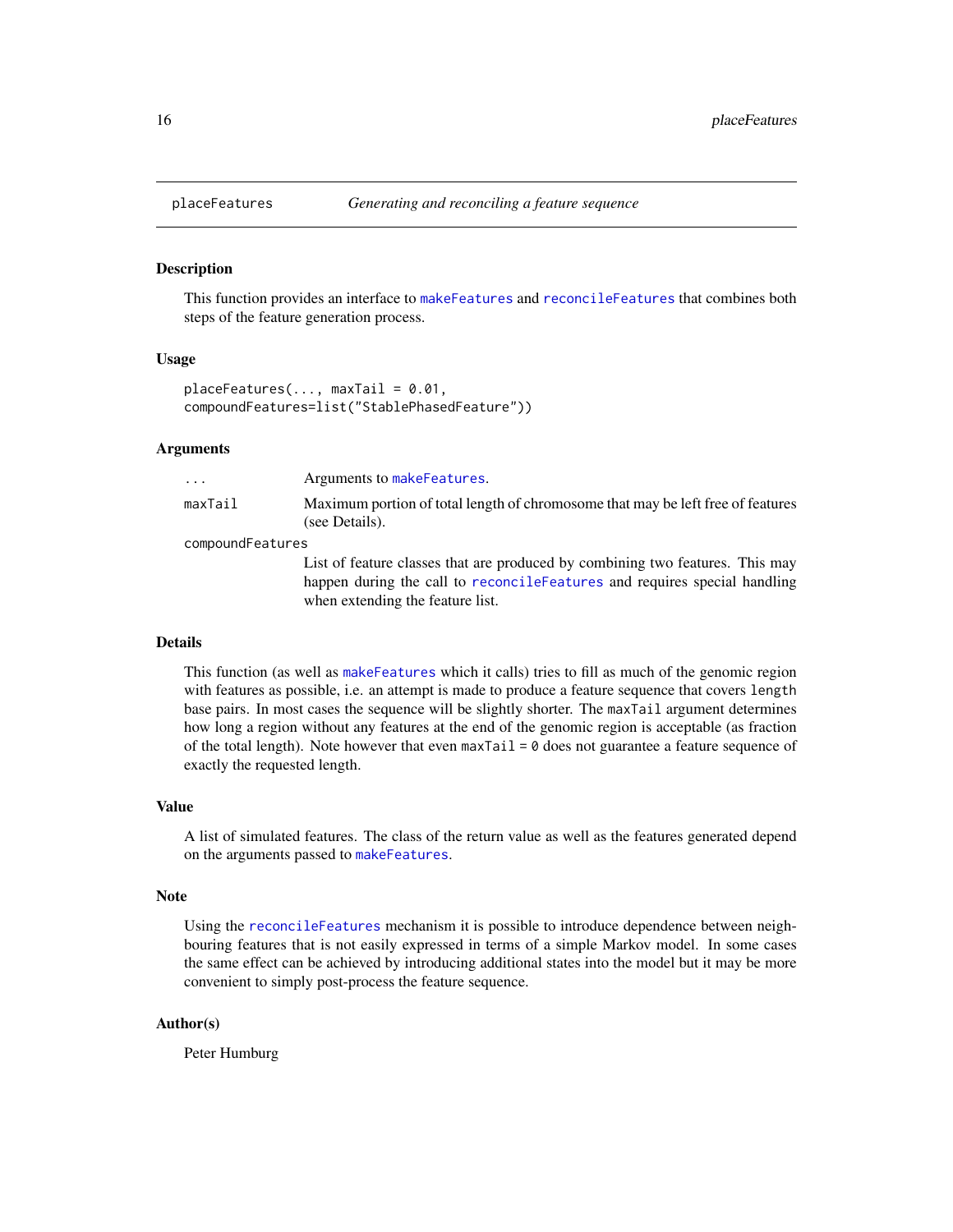#### <span id="page-16-0"></span>pos2fastq 17

#### See Also

[makeFeatures](#page-13-1), [reconcileFeatures](#page-20-1)

#### Examples

```
set.seed(1)
## generate a (relatively short) sequence of nucleosome features
features <- placeFeatures(length=1e6, maxTail = 0)
```
## check the total length of the features sum(sapply(features, "[[", "length")) ## 990509

<span id="page-16-1"></span>pos2fastq *Convert read positions to fastq records*

#### Description

Convert read positions for a single chromosome (both strands) into read sequences + qualities and write them to file

#### Usage

```
pos2fastq(readPos, names, quality, sequence, qualityFun, errorFun,
readLen = 36, file,
qualityType = c("Illumina", "Sanger", "Solexa"), ...)
```
#### Arguments

| readPos     | A list of two numeric vectors (one per strand)                                 |
|-------------|--------------------------------------------------------------------------------|
| names       | List of names to use for reads in fast of he. Has to be of same shape as name. |
| quality     | Passed on as argument to quality Fun.                                          |
| sequence    | Reference sequence (a DNAString object).                                       |
| qualityFun  | Function to generate quality scores.                                           |
| errorFun    | Function to introduce sequencing errors.                                       |
| readLen     | Read length to generate.                                                       |
| file        | Output file (either file name or connection).                                  |
| qualityType | Encoding to use for read quality scores.                                       |
| $\cdots$    | Further arguments (see Details).                                               |

#### Details

Arguments passed as part of . . . will be passed on to qualityFun, except an argument called prob which is passed on to errorFun instead if present.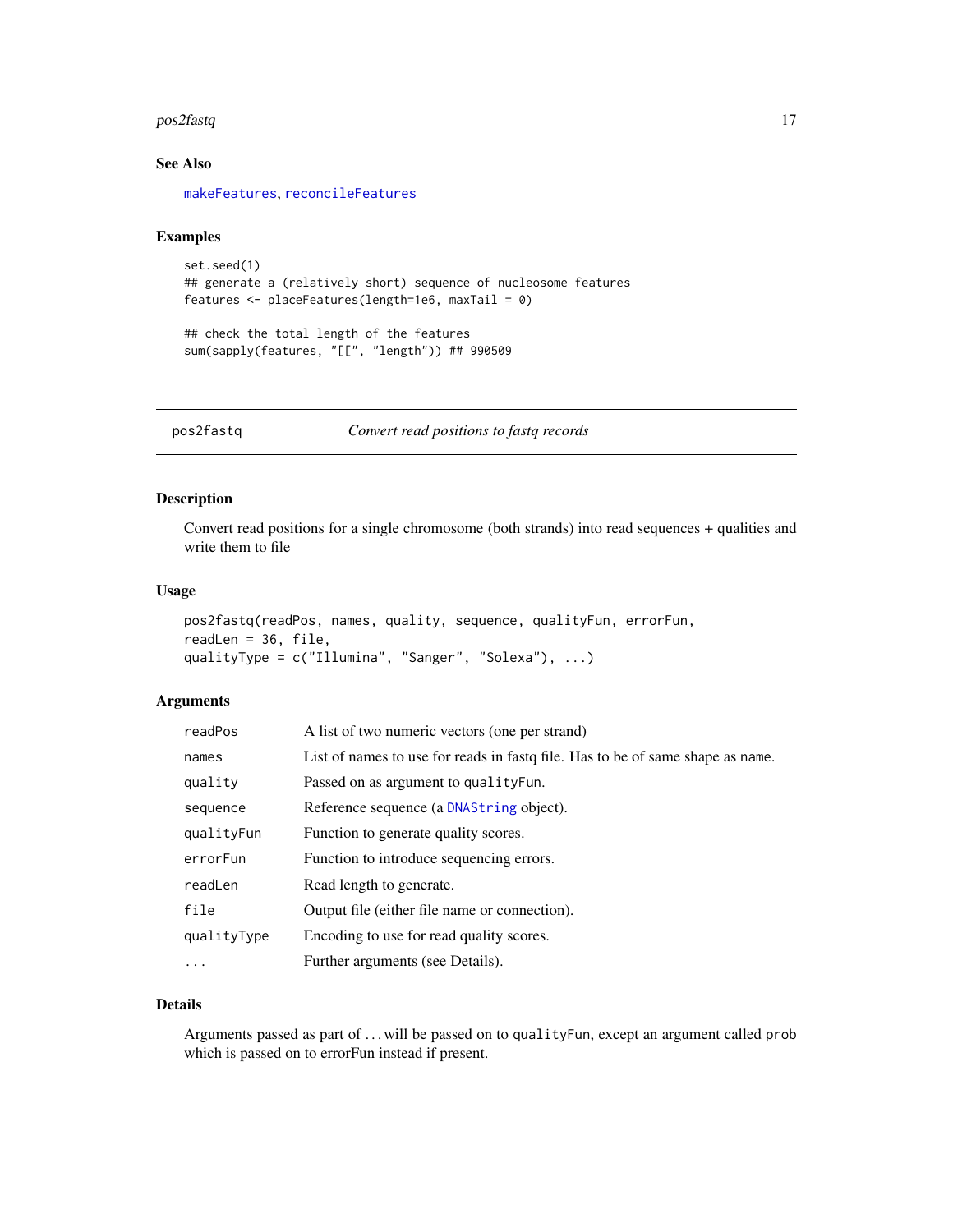<span id="page-17-0"></span>18 readError readers and the set of the set of the set of the set of the set of the set of the set of the set of the set of the set of the set of the set of the set of the set of the set of the set of the set of the set of

#### Value

Invisibly returns the number of records that were written.

#### Author(s)

Peter Humburg

#### See Also

See [readError](#page-17-1) for a possible choice of errorFun and [readQualitySample](#page-19-1) for a simple qualityFun.

#### Examples

```
set.seed(1)
## a function to generate random read qualities (in Sanger format)
randomQuality <- function(read, ...){
paste(sample(unlist(strsplit(rawToChar(as.raw(33:126)),"")),
length(read), replace = TRUE), collapse="")
}
## generate a reference sequence
chromosome <- DNAString(paste(sample(c("A", "C", "G", "T"),
1e5, replace = TRUE), collapse = "")## and a few read positions
reads <- list(sample(100:9900, 5), sample(100:9900, 5))
names <- list(paste("read", 1:5, sep="_"), paste("read", 6:10, sep="_"))
## convert to fastq format
pos2fastq(reads, names, sequence=chromosome, qualityFun=randomQuality,
errorFun=readError, file="")
```
<span id="page-17-1"></span>readError *Introduce errors into read sequence based on quality scores*

#### Description

Given a read sequence and quality this function introduces errors by first choosing positions that should be modified based on the quality score and then exchanges nucleotides based on the probabilities given in prob.

#### Usage

```
readError(read, qual, alphabet = c("A", "C", "G", "T"),prob = defaultErrorProb(), ...)
```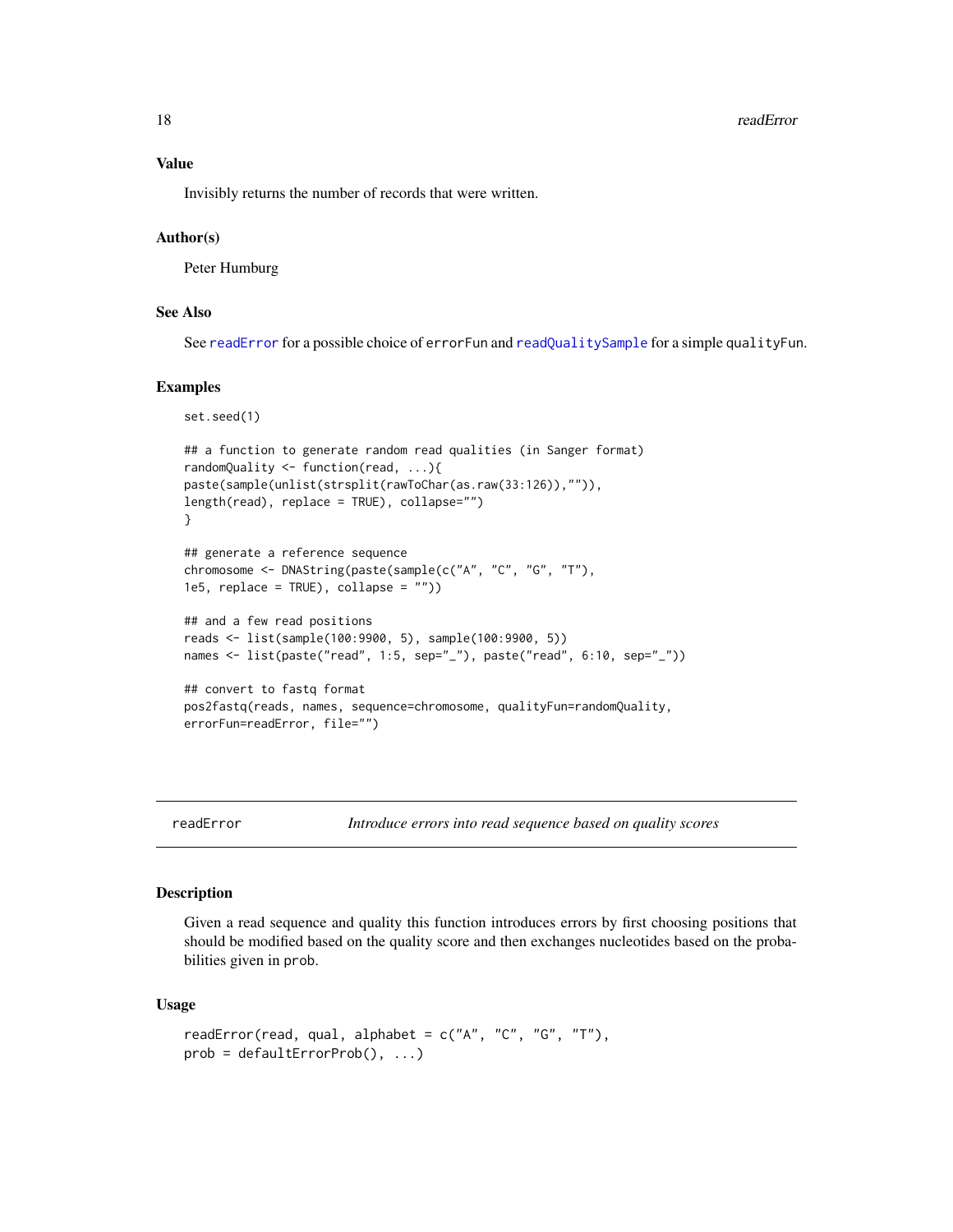#### <span id="page-18-0"></span>readError that the contract of the contract of the contract of the contract of the contract of the contract of the contract of the contract of the contract of the contract of the contract of the contract of the contract of

#### Arguments

| read     | A character string representing a read sequence. |
|----------|--------------------------------------------------|
| qual     | Numeric vector of read error probabilities.      |
| alphabet | Alphabet used for read sequence.                 |
| prob     | Nucleotide exchange probabilities.               |
|          | Further arguments (currently ignored).           |

#### Details

If the read sequence contains letters that are not part of alphabet they are replaced by the first entry of alphabet before positions of sequencing errors are determined. The alphabet used has to match the names used in prob.

#### Value

The modified read sequence.

#### Author(s)

Peter Humburg

#### See Also

[defaultErrorProb](#page-5-1), [readSequence](#page-19-2)

#### Examples

set.seed(42)

```
## generate sequence read and quality
quality <- paste(sample(unlist(strsplit(rawToChar(as.raw(33:126)),"")),
36, replace = TRUE), collapse="")
errorProb <- decodeQuality(quality, type = "Sanger")
read <- paste(sample(c("A", "C", "G", "T"), 36, replace = TRUE),
collapse = "")
```

```
## use readError to introduce sequencing errors
read2 <- readError(read, errorProb)
```

```
all.equal(read, read2) ## "1 string mismatch"
```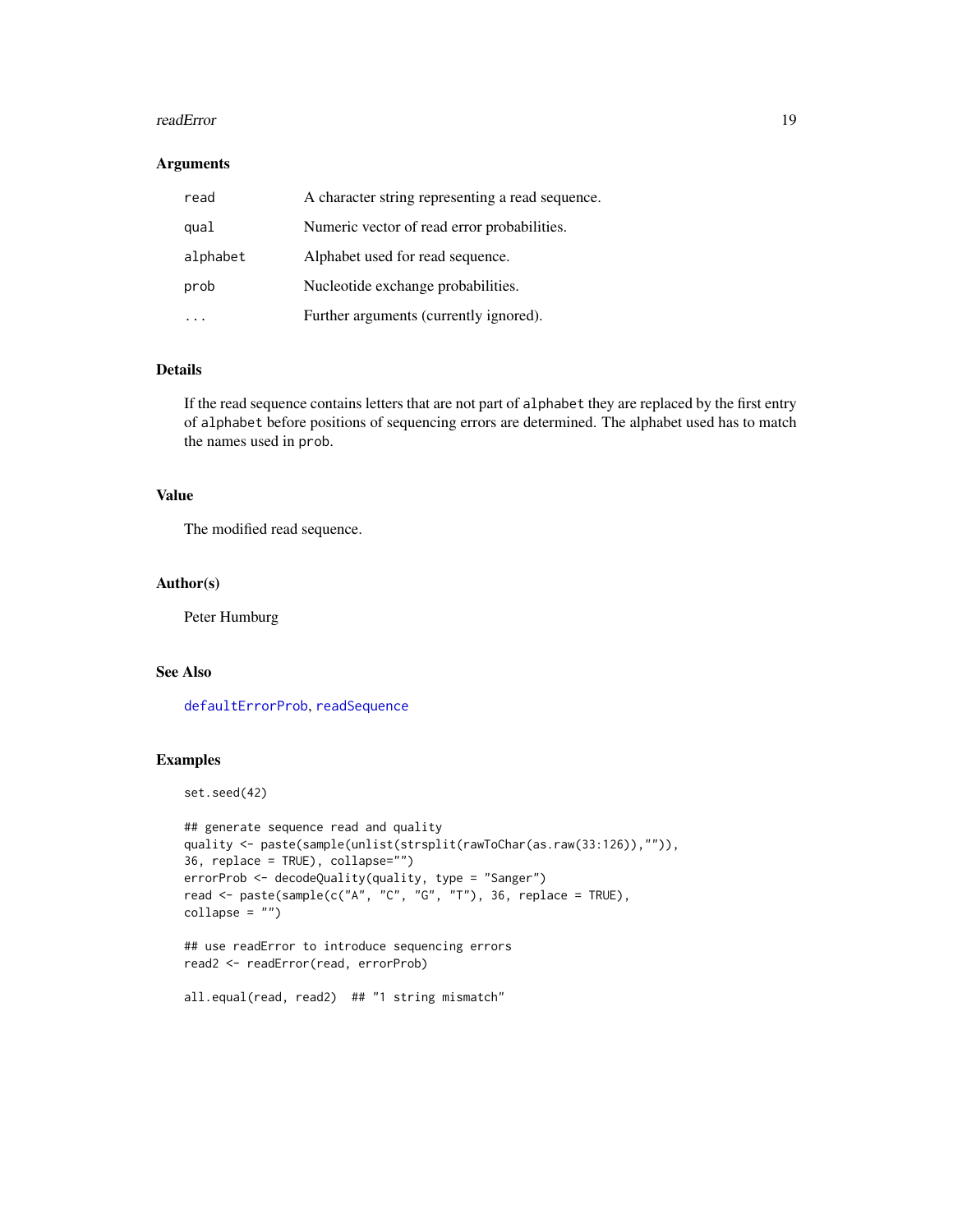<span id="page-19-1"></span><span id="page-19-0"></span>readQualitySample *Sample read qualities from a list*

#### Description

Given a read sequence and a list of read quality scores this function returns a (possibly truncated) quality score of the same length as the read.

#### Usage

readQualitySample(read, qualities, checkLength = TRUE, ...)

#### Arguments

| read                    | A sequence read.                                                                                                                                                                                                       |
|-------------------------|------------------------------------------------------------------------------------------------------------------------------------------------------------------------------------------------------------------------|
| qualities               | List of sequence read quality scores.                                                                                                                                                                                  |
| checkLength             | Flag indicating whether the length of quality scores should be checked to ensure<br>that they are at least as long as the read. If qualities contains entries shorter<br>than read this has to be TRUE, but see below. |
| $\cdot$ $\cdot$ $\cdot$ | Further arguments, currently not used.                                                                                                                                                                                 |

#### Details

Using checkLength = TRUE leads to a substantial decrease in performance and is impractical for a large simulation. To avoid this slow down it is recommended to remove short sequences from qualities beforehand so that checkLength = FALSE can be used.

#### Value

An read quality score string of the same length as read.

#### Author(s)

Peter Humburg

<span id="page-19-2"></span>readSequence *Convert read position into read sequence*

#### Description

Given a read position, a reference sequence, a strand and a read length this function returns the read sequence.

#### Usage

```
readSequence(readPos, sequence, strand, readLen = 36)
```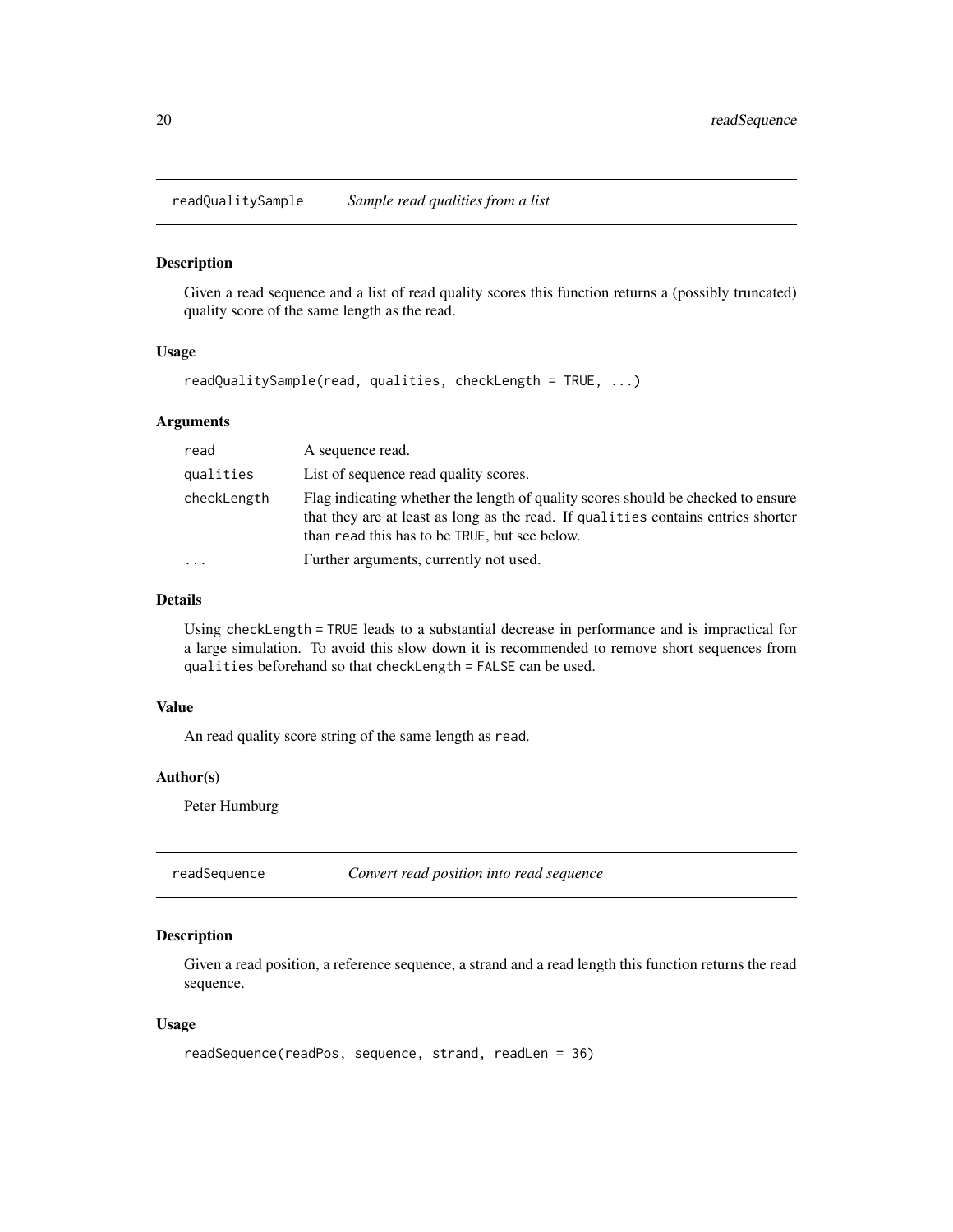#### <span id="page-20-0"></span>reconcileFeatures 21

#### Arguments

| readPos  | Numeric value indicating the start position on the chromosome. |
|----------|----------------------------------------------------------------|
| sequence | Chromosome sequence (a DNAString)                              |
| strand   | Strand indicator $(+1/-1)$                                     |
| readLen  | Length of read.                                                |

#### Value

Read sequence.

#### Author(s)

Peter Humburg

#### See Also

[readError](#page-17-1), [writeReads](#page-26-1)

<span id="page-20-1"></span>reconcileFeatures *Post-processing of simulated features*

#### Description

The reconcileFeatures functions provide a facility to post-process a list of features representing a simulated experiment. reconcileFeatures is an S3 generic, new functions can be added for additional types of experiment. The current default is to call reconcileFeatures. SimulatedExperiment which, if called without further arguments, will simply return the feature list unchanged.

#### Usage

```
reconcileFeatures(features, ...)
## Default S3 method:
reconcileFeatures(features, ...)
## S3 method for class 'SimulatedExperiment'
reconcileFeatures(features, defaultValues=list(), ...)
## S3 method for class 'NucleosomePosition'
reconcileFeatures(features, defaultMeanDist = 200, ...)
```
#### Arguments

| features        | List of simulated features.                                                                                                                                                                          |  |
|-----------------|------------------------------------------------------------------------------------------------------------------------------------------------------------------------------------------------------|--|
| defaultValues   | Named list of default parameter values. The method for class Simulated Experiment<br>ensures that all features have at least the parameters listed in defaultValues,<br>adding them where necessary. |  |
| defaultMeanDist |                                                                                                                                                                                                      |  |
|                 | Default value for the average distance between nucleosomes for nucleosome<br>positioning experiments.                                                                                                |  |
| .               | Further arguments to future functions.                                                                                                                                                               |  |
|                 |                                                                                                                                                                                                      |  |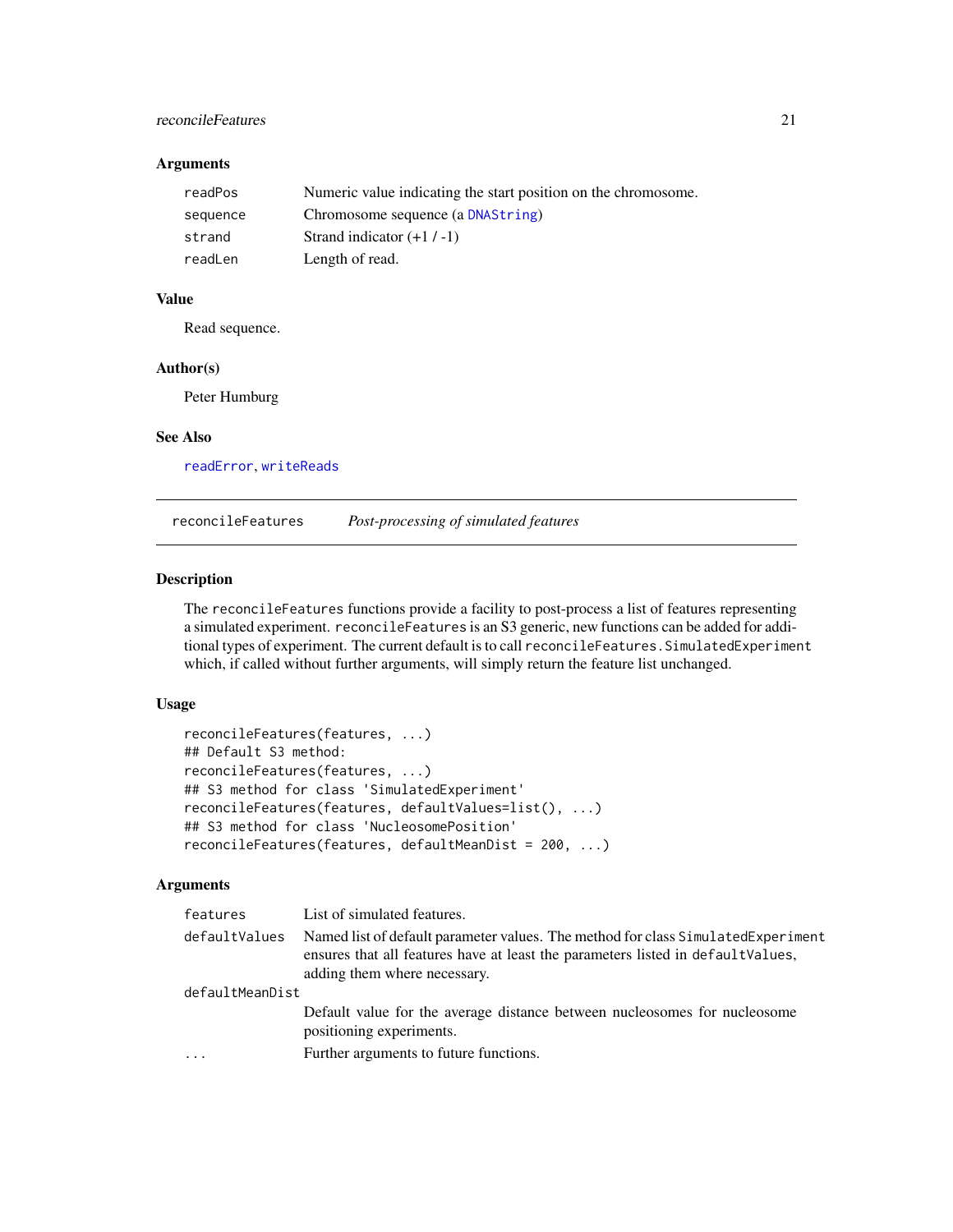<span id="page-21-0"></span>A list of features of the same class as features.

#### Author(s)

Peter Humburg

#### See Also

[makeFeatures](#page-13-1), [placeFeatures](#page-15-1)

#### Examples

```
set.seed(1)
## generate a (relatively short) sequence of nucleosome features
features <- makeFeatures(length=1e6, )
## check the total length of the features
sum(sapply(features, "[[", "length")) ## 995020
## reconcile features to ensure smooth transitions
## For experiments of class NucleosomePosition this
## also combines some features and introduces
## some overlap between them.
features <- reconcileFeatures(features)
## check the total length of the features again
sum(sapply(features, "[[", "length")) ## 984170
```
<span id="page-21-1"></span>sampleReads *Sampling sequence read positions from a read density.*

#### Description

Given a read density this function returns the starting positions of sequence reads.

#### Usage

```
sampleReads(readDens, nreads = 6e+06, strandProb = c(0.5, 0.5))
```
#### Arguments

| readDens   | A two column matrix of read densities (as produced by bind Dens 2 read Dens).        |
|------------|--------------------------------------------------------------------------------------|
| nreads     | Number of read positions to generate.                                                |
| strandProb | A numeric vector with two elements giving weights for forward and reverse<br>strand. |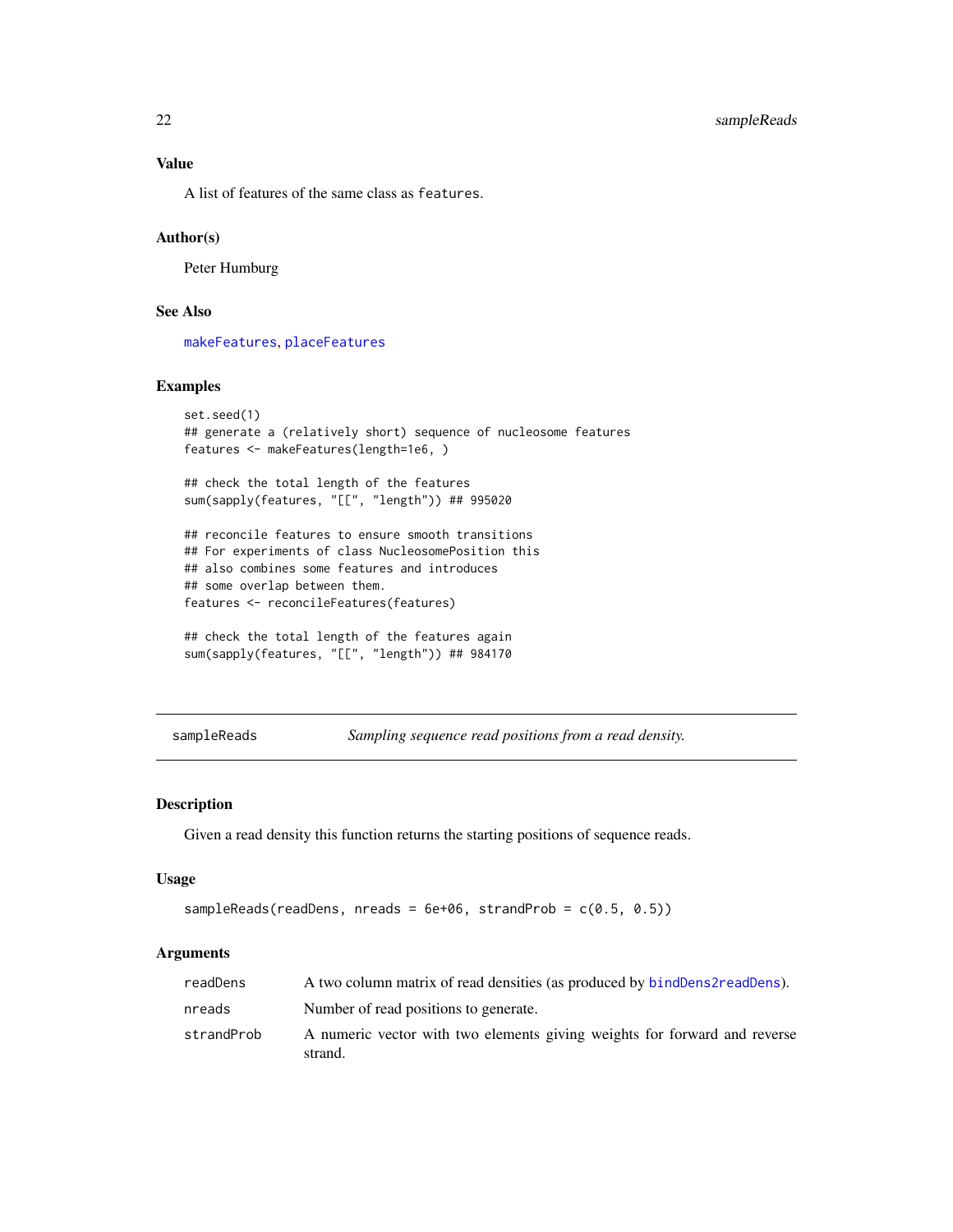#### <span id="page-22-0"></span>simChIP 23

#### Details

The expected number of reads for each strand is strandProb \* nreads.

#### Value

A list with components fwd and rev giving the read positions on the forward and reverse strand respectively.

#### Author(s)

Peter Humburg

#### See Also

[bindDens2readDens](#page-2-1)

#### Examples

```
set.seed(1)
## generate a (relatively short) sequence of nucleosome features
features <- placeFeatures(start=200, length=1e5)
## calculate feature density
featureDens <- feat2dens(features, length=1e5)
## convert to read density
readDens <- bindDens2readDens(featureDens, fragDens, meanLength=160)
## sample reads
```

```
## of course you would usually want a much larger number
readPos <- sampleReads(readDens, nreads=1000)
```
#### <span id="page-22-1"></span>simChIP *Simulate ChIP-seq experiments*

#### Description

This function acts as driver for the simulation. It takes all required arguments and passes them on to the functions for the different stages of the simulation. The current defaults will simulate a nucleosome positioning experiment.

#### Usage

```
simChIP(nreads, genome, file, functions = defaultFunctions(),
control = defaultControl(), verbose = TRUE, load = FALSE)
```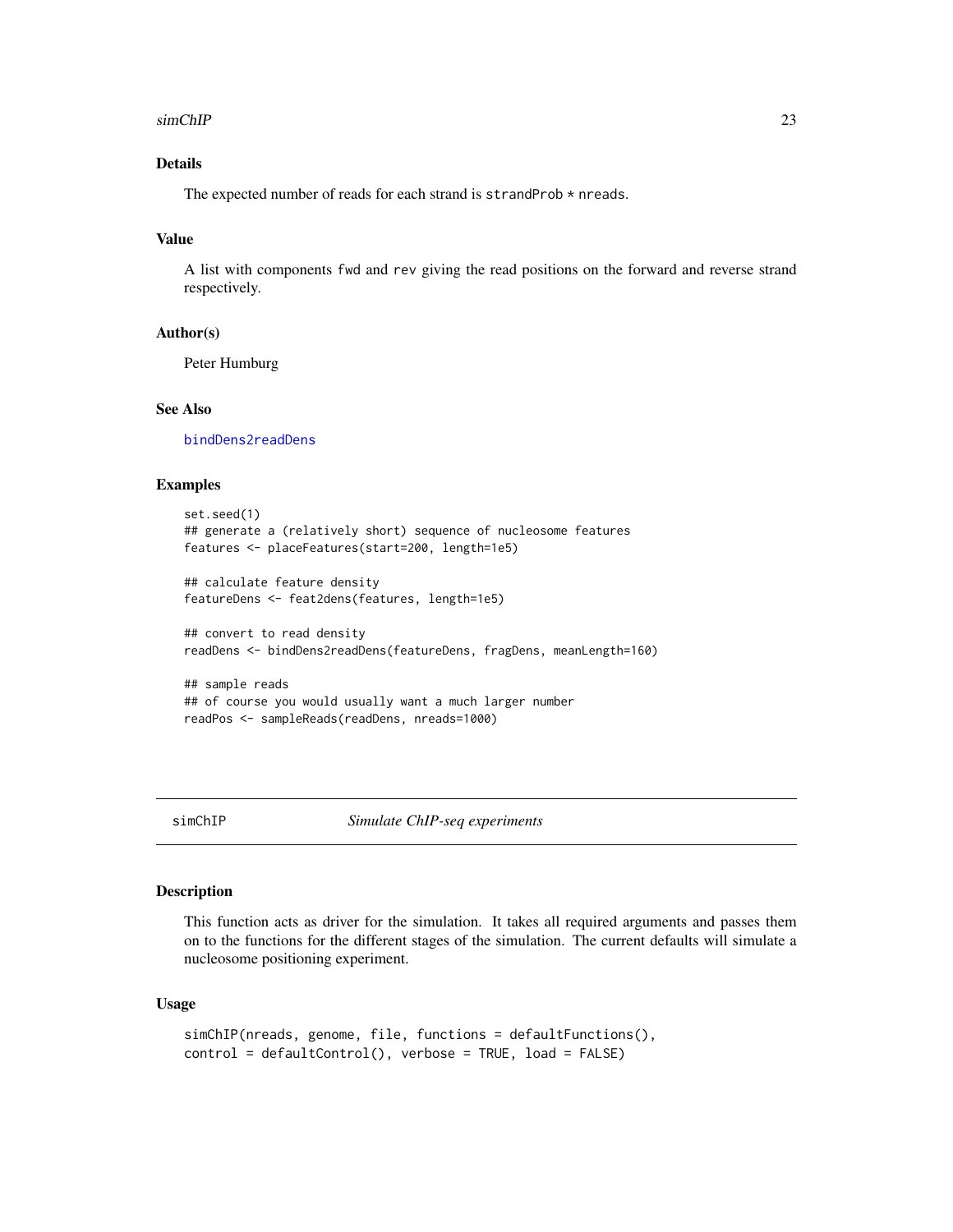#### Arguments

| nreads    | Number of reads to generate.                                                                                                                                                  |
|-----------|-------------------------------------------------------------------------------------------------------------------------------------------------------------------------------|
| genome    | An object of class 'DNAStringSet' or the name of a fasta file containing the<br>genome sequence.                                                                              |
| file      | Base of output file names (see Details).                                                                                                                                      |
| functions | Named list of functions to use for various stages of the simulation, expected<br>names are: 'features', 'bindDens', 'readDens', 'sampleReads', 'readNames',<br>'readSequence' |
| control   | Named list of arguments to be passed to simulation functions (one list per func-<br>tion).                                                                                    |
| verbose   | Logical indicating whether progress messages should be printed.                                                                                                               |
| load      | Logical indicating whether an attempt should be made to load intermediate re-<br>sults from a previous run.                                                                   |

#### Details

The simulation consists of six of stages:

- 1. generate feature sequence (for each chromosome): chromosome length -> feature sequence (list)
- 2. compute binding site density: feature sequence -> binding site density (vector)
- 3. compute read density: binding site density -> read density (two column matrix, one column for each strand)
- 4. sample read start sites: read density -> read positions (list)
- 5. create read names: number of reads -> unique names
- 6. obtain read sequence and quality: read positions, genome sequence, [qualities] -> output file

After each of the first three stages the results of the stage are written to a file and can be reused later. File names are created by appending '\_features.rdata', '\_bindDensity.rdata' and '\_readDensity.rdata' to file respectively. Previous results will be loaded for reuse if load is TRUE and files with matching names are found. This is useful to sample repeatedly from the same read density or to recover partial results from an interrupted run.

The creation of files can be prevented by setting file = "". In this case all results will be returned in a list at the end. Note that this will require more memory since all intermediate results have to be held until the end.

The behaviour of the simulation is mainly controlled through the functions and control arguments. They are expected to be lists of the same length with matching names. The names indicate the stage of the simulation for which the function should be used; elements of control will be used as arguments for the corresponding functions.

#### Value

A list. The components are typically either lists (with one component per chromosome) or file names but note that this may depend on the return value of functions listed in functions. The components of the returned list are: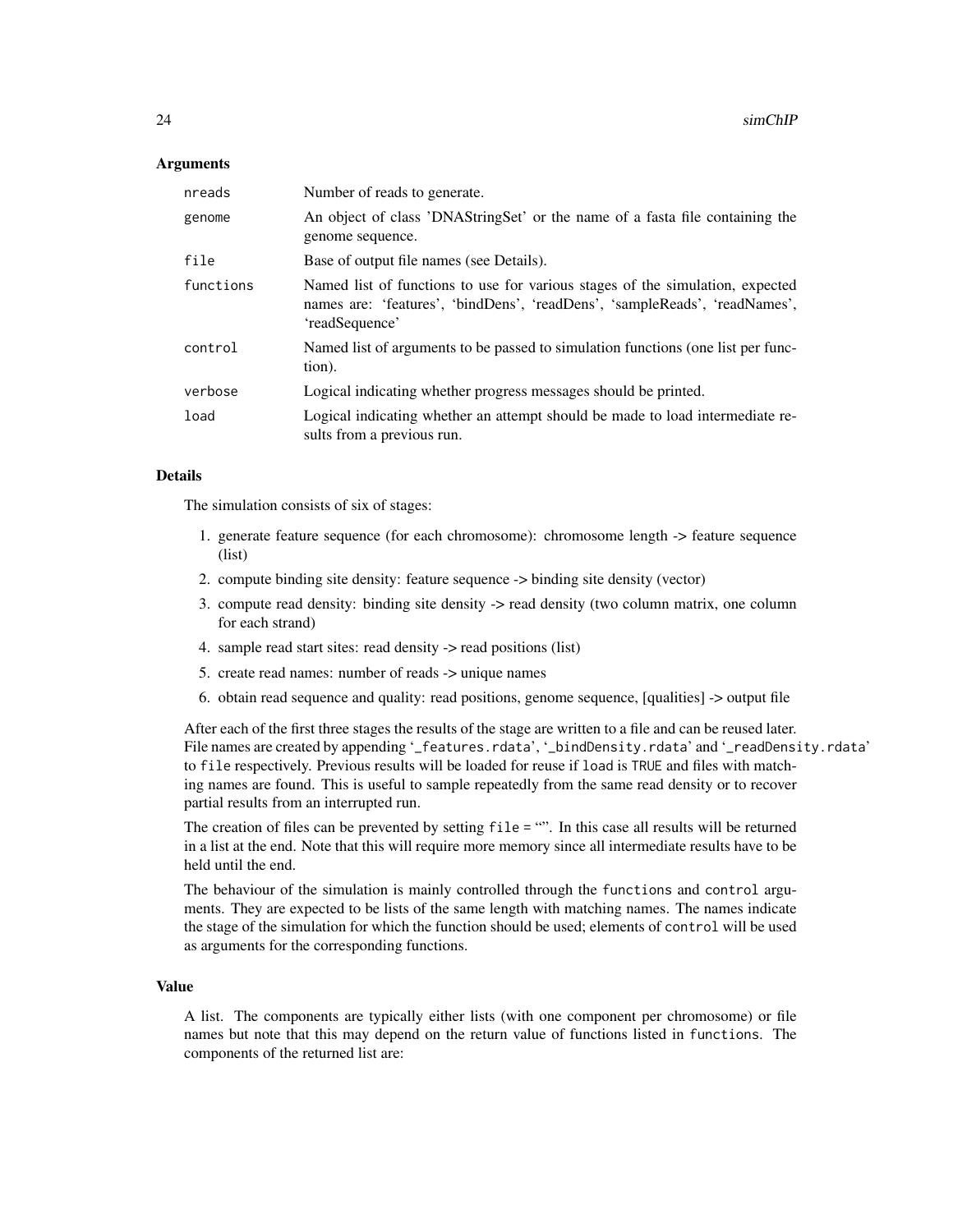#### <span id="page-24-0"></span>simpleNames 25

| features     | Either a list of generated features or the name of a file containing that list;                                                              |
|--------------|----------------------------------------------------------------------------------------------------------------------------------------------|
| bindDensity  | Either a list with binding site densities or the name of a file containing that list;                                                        |
| readDensity  | Either a list of read densities or the name of a file containing that list;                                                                  |
| readPosition | Either a list of read start sites or the name of a file containing that list;                                                                |
| readSequence | The return value of the function listed as 'readSequence'. The default for this<br>the name of the fast  file containing the read sequences; |
| readNames    | Either a list of read names or the name of a file containing that list.                                                                      |

#### Author(s)

Peter Humburg

#### See Also

[defaultFunctions](#page-6-1), [defaultControl](#page-4-1)

#### Examples

```
## Not run:
## To run the default nucleosome positioning simulation
## we can simply run something like the line below.
## This will result in 10 million reads sampled from the genome.
## Of course the file names have to be changed as appropriate.
simChIP(1e7, genome = "reference.fasta", file = "output/sim_10M")
```
## End(Not run)

<span id="page-24-1"></span>simpleNames *Generate unique read names*

#### Description

Generates a set of unique (and very simple) read names.

#### Usage

```
simpleNames(n, nameBase = "read")
```
#### Arguments

| n        | Number of names to generate. |
|----------|------------------------------|
| nameBase | Base name to use.            |

#### Value

A character vector with entries of the form 'nameBase\_i' where i runs from 1 to n.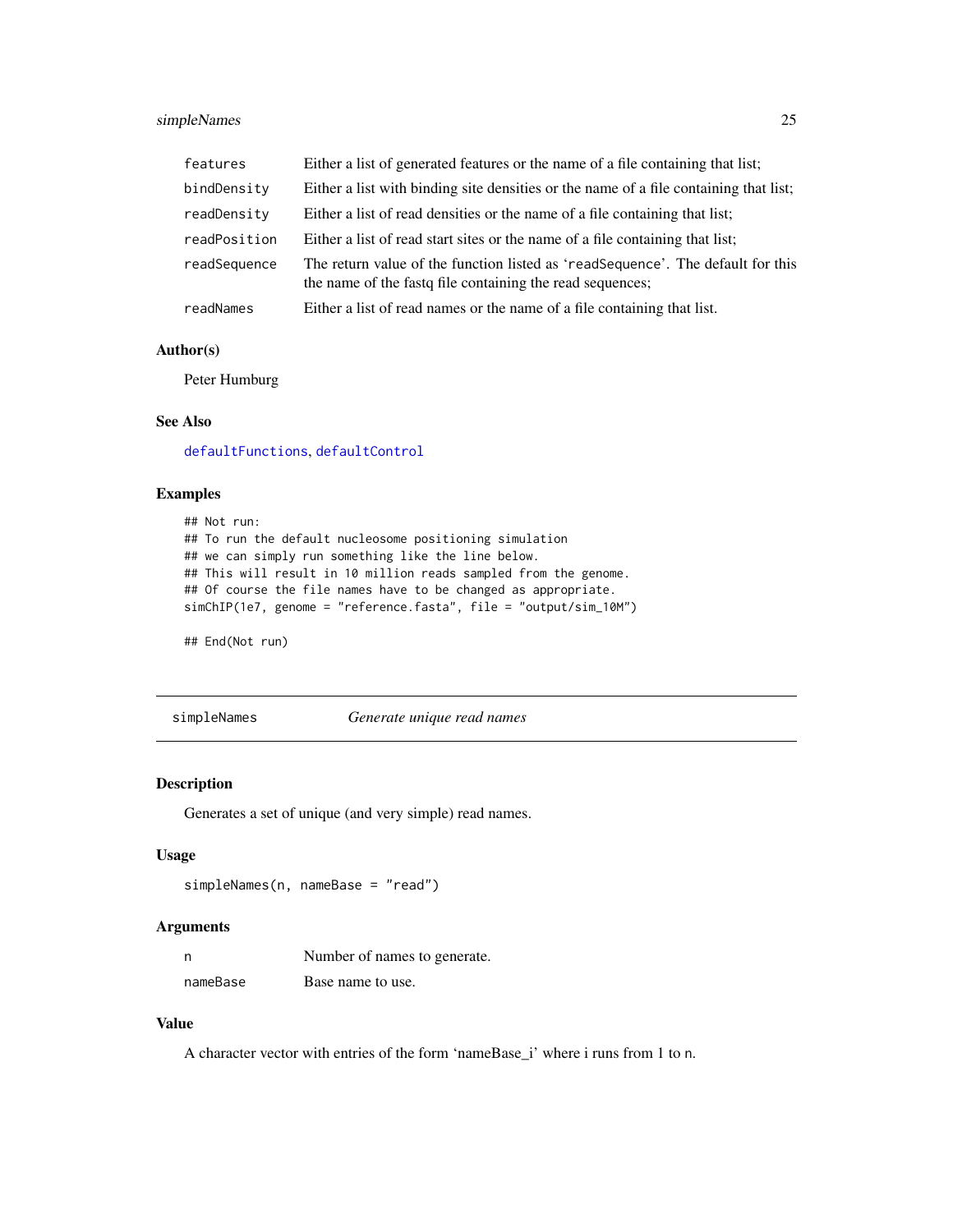#### Author(s)

Peter Humburg

#### Examples

simpleNames(5)

writeFASTQ *Write read sequences and qualities to a FASTQ formatted file*

#### Description

This is intended to produce the final output of the simulation by providing a fastq file that may then be used in an analysis pipeline.

#### Usage

writeFASTQ(read, quality, name, file, append = FALSE)

#### Arguments

| read    | List of read sequences.                                                             |
|---------|-------------------------------------------------------------------------------------|
| quality | List of read quality scores.                                                        |
| name    | Read names.                                                                         |
| file    | File name. If this is "" results will be printed to the standard output connection. |
| append  | Logical indicating the reads should be appended to an existing file.                |

#### Details

The first three arguments should have the same length but will be recycled if necessary.

#### Value

Called for its side effect.

#### Author(s)

Peter Humburg

#### See Also

[readSequence](#page-19-2), [readQualitySample](#page-19-1), [writeReads](#page-26-1)

<span id="page-25-0"></span>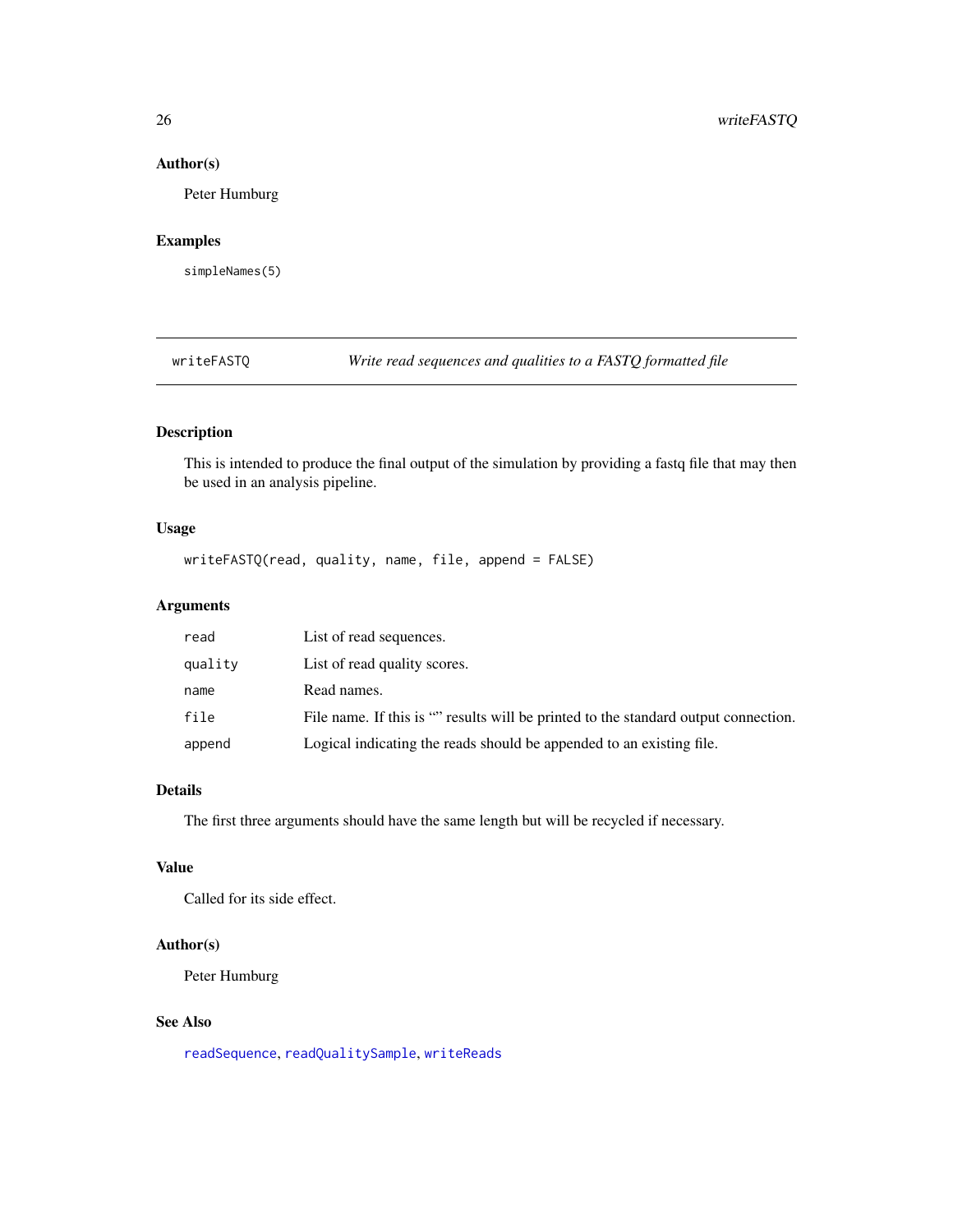#### <span id="page-26-0"></span>writeReads 27

#### Examples

```
set.seed(1)
## generate sequence read and quality
quality <- paste(sample(unlist(strsplit(rawToChar(as.raw(33:126)),"")),
36, replace = TRUE), collapse="")
read <- paste(sample(c("A", "C", "G", "T"), 36, replace = TRUE), collapse = "")
## write a fastq record
writeFASTQ(read, quality, "read_1", file="")
```
<span id="page-26-1"></span>writeReads *Create fastq file from read positions*

#### Description

This is an interface to [pos2fastq](#page-16-1) that writes all reads for a given genome to a single file.

#### Usage

writeReads(readPos, readNames, sequence, quality, file, ...)

#### Arguments

| readPos   | List of read positions with each component holding the read positions for one<br>chromosome, which are themselves two component lists that provide forward<br>and reverse strand positions. |
|-----------|---------------------------------------------------------------------------------------------------------------------------------------------------------------------------------------------|
| readNames | List of the same shape as readPos providing read names.                                                                                                                                     |
| sequence  | Genome reference sequence (a DNAStringSet).                                                                                                                                                 |
| quality   | Read quality scores (see Details).                                                                                                                                                          |
| file      | Output file.                                                                                                                                                                                |
| $\cdot$   | Further arguments to pos2fastq.                                                                                                                                                             |

#### Details

If quality looks like it might refer to a fastq file an attempt is made to create a [ShortReadQ](#page-0-0) object. The read qualities of any [ShortReadQ](#page-0-0) object passed as quality (directly or indirectly as file name) are extracted and passed on to [pos2fastq](#page-16-1) as quality argument. Otherwise it is passed on unchanged.

#### Value

The name of the output file.

#### Author(s)

Peter Humburg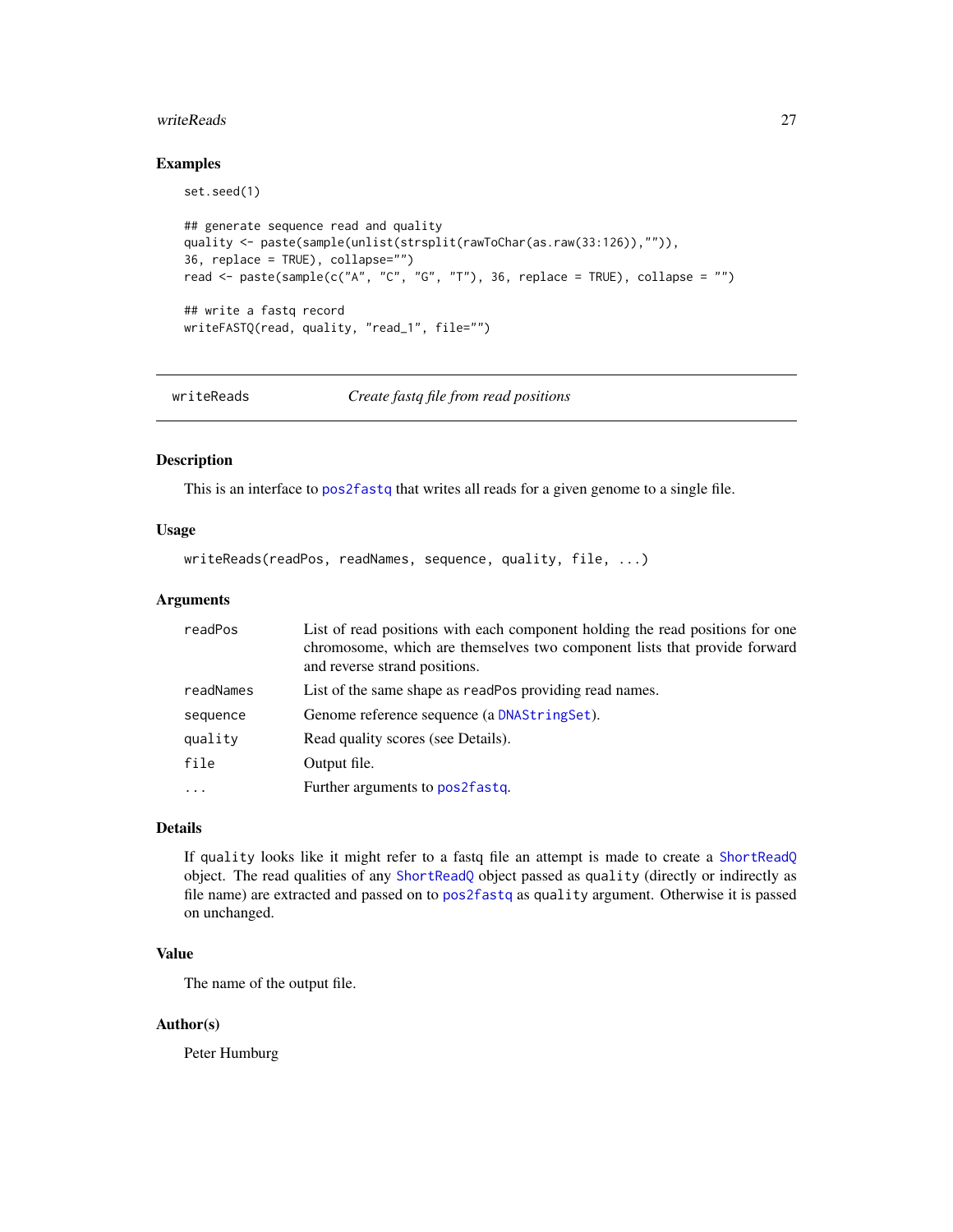<span id="page-27-0"></span>28 writeReads

See Also

[pos2fastq](#page-16-1)